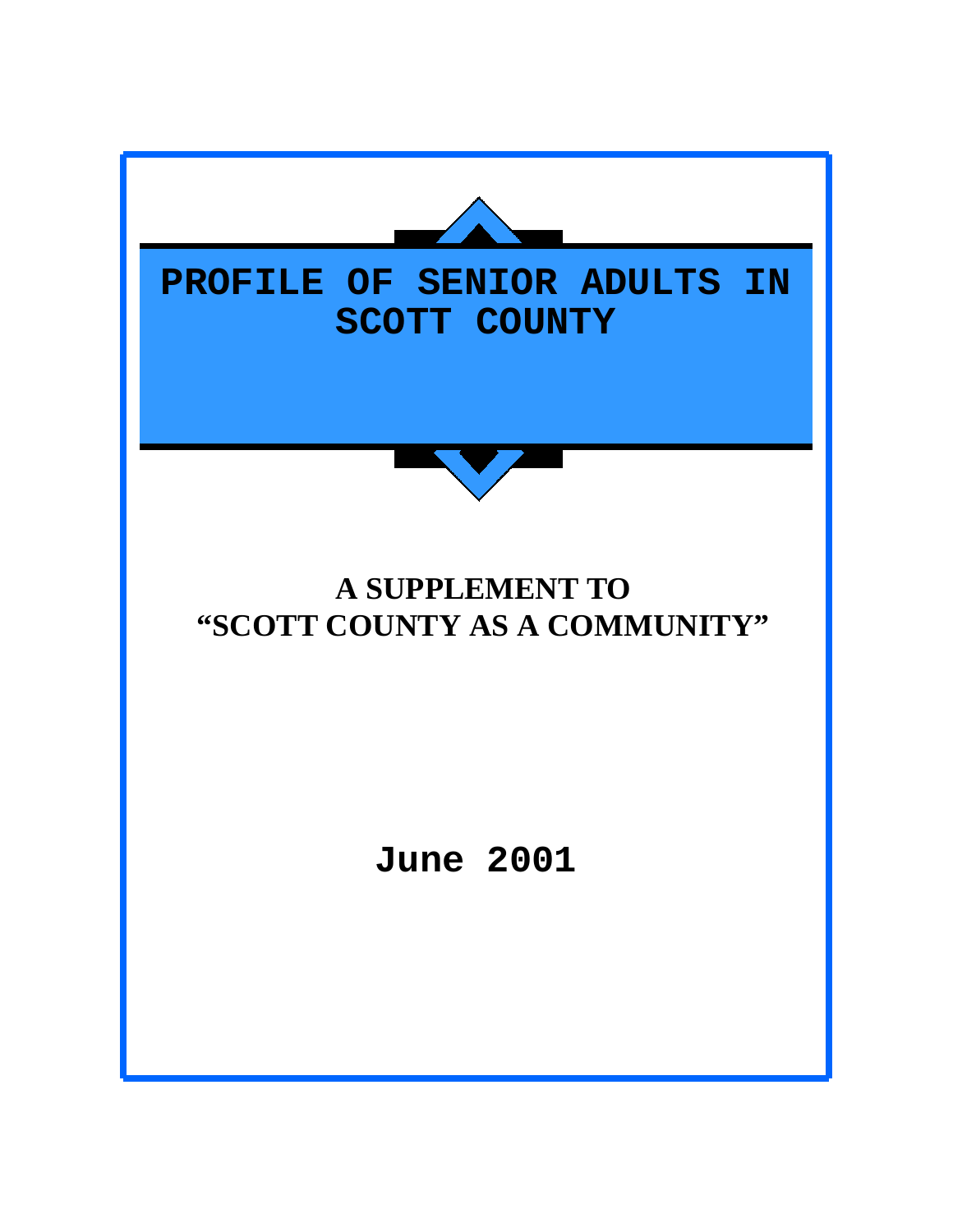Scott County Health Department 428 Western Avenue Davenport, IA 52801 563-326-8618 563-326-8774 Fax health@scottcountyiowa.com http://www.scottcountyiowa.com/health

Report prepared by:

Carol Schnyder, B.A. Community Health Coordinator Scott County Health Department

Brian Panke, B.S. Disease Prevention Specialist Scott County Health Department

University of Illinois at Chicago College of Nursing Students of the Quad Cities Regional Program

W. Escontrias, R. Kistler, D. Nowell, K. O'Neill, T. Rockey, K. Stinson, D. Tostovarsnik, K. Versluis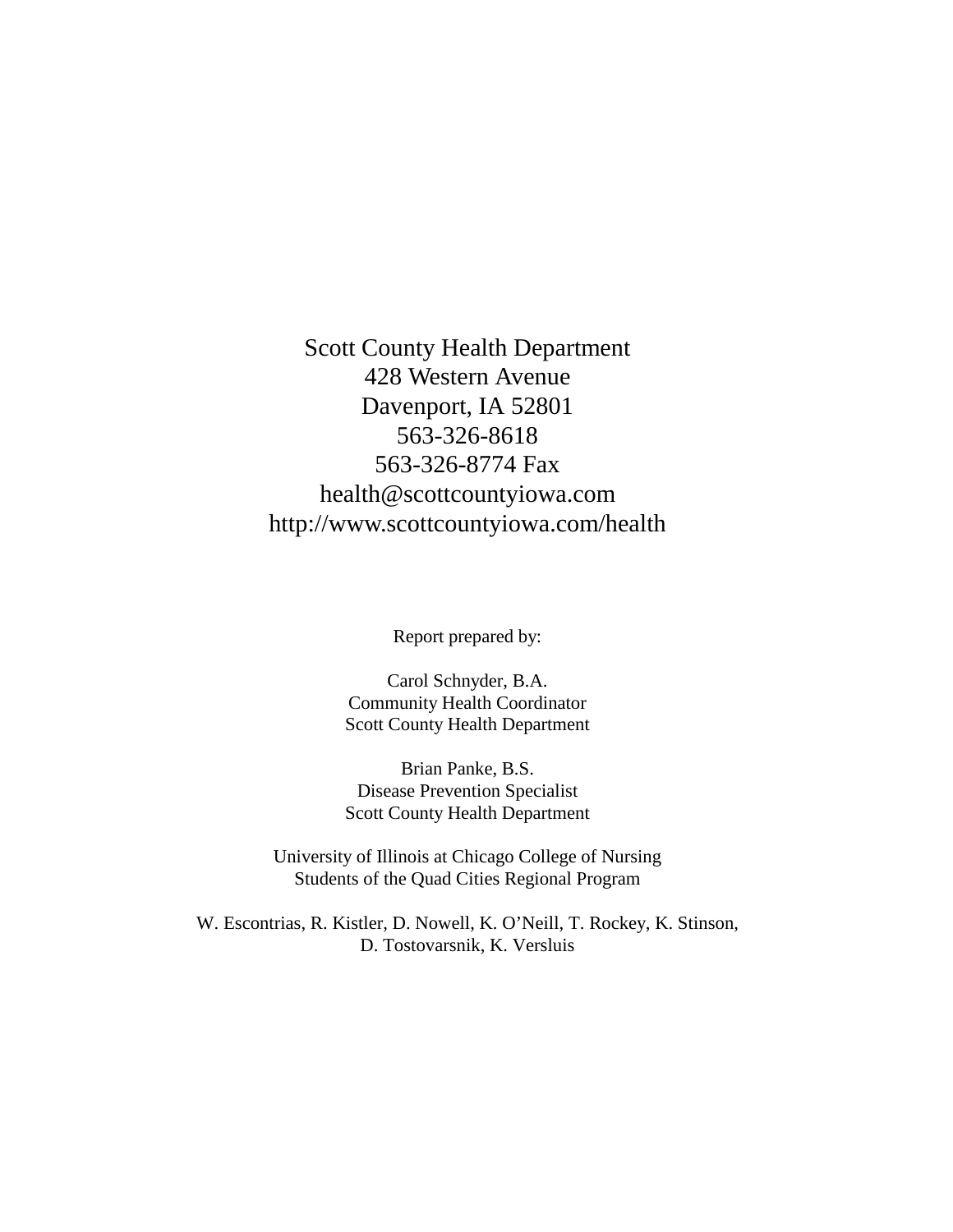# **Table of Contents**

| <b>INTRODUCTION</b>                                 | $\mathbf{3}$           |  |  |
|-----------------------------------------------------|------------------------|--|--|
| DE MOGRAPHIC AND SOCIOE CONOMIC CHARACTERISTICS     | $\boldsymbol{\Lambda}$ |  |  |
| <b>HOUSING</b>                                      | 9                      |  |  |
| <b>TRANSPORTATION</b>                               | 10                     |  |  |
| <b>HEALTH</b>                                       | 11                     |  |  |
| SPECIALTY HEALTH CARE RESOURCES AND SOCIAL SERVICES | 16                     |  |  |
| <b>INJURY CONTROL AND VIOLENCE</b>                  | 19                     |  |  |
| <b>GAMBLING AND ADDICTIONS</b>                      | 22                     |  |  |
| <b>EDUCATION</b>                                    | 23                     |  |  |
| <b>RECREATION</b>                                   | 24                     |  |  |
|                                                     |                        |  |  |

 $\begin{tabular}{c} \bf (l)} \end{tabular}$ 

٠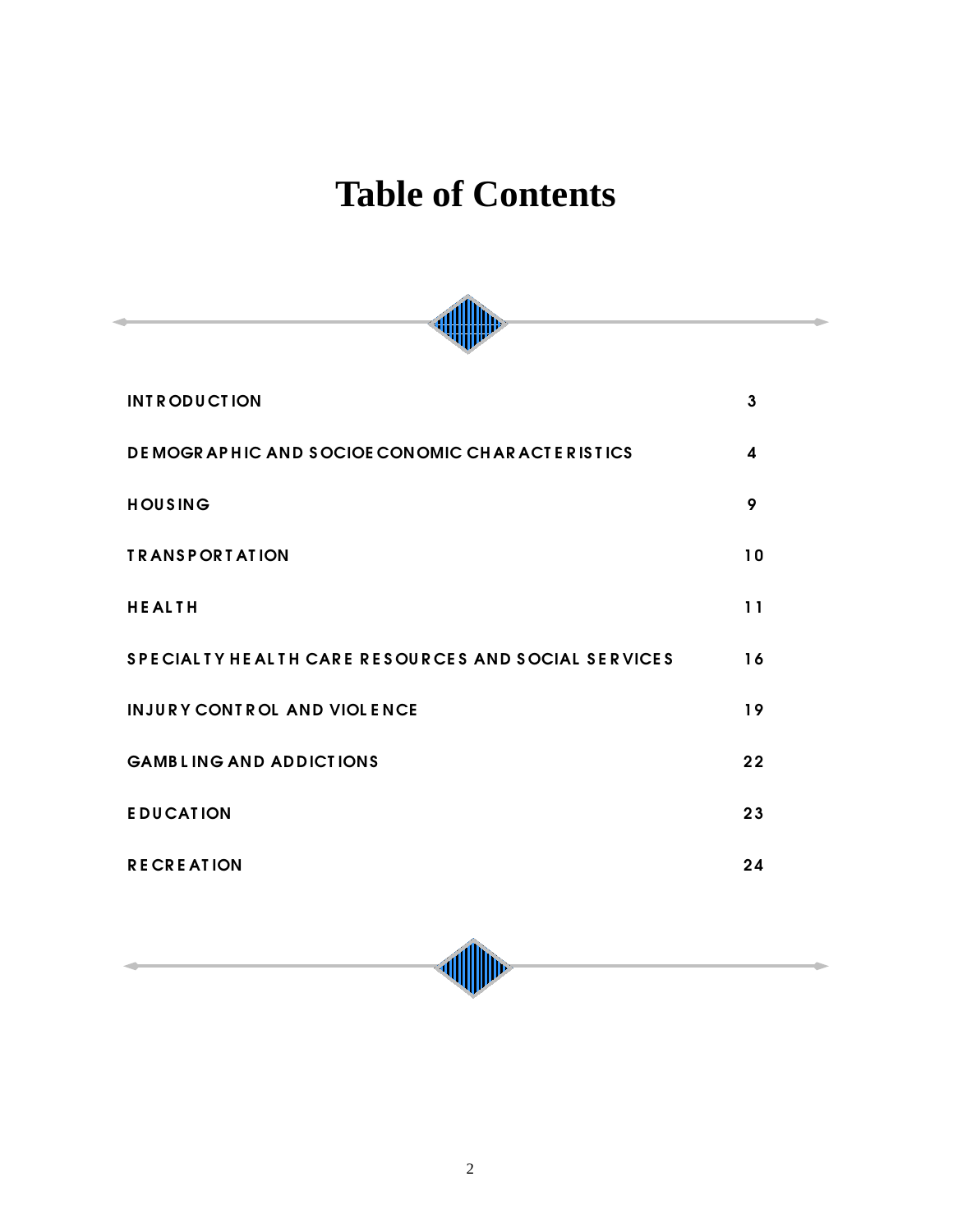# **Introduction**

The following profile was compiled as part of an assessment process to identify the needs and assets of the senior adult population in Scott County. The first goal of this profile is to provide information through a comparison of the Scott County senior population to the seniors in the state of Iowa and the Nation. The second goal is to identify the availability of resources in the community that are beneficial to the seniors in Scott

County.

For the purpose of this  $\|A\|$  document the senior population in Scott County is specifically de-  $\sqrt{1 + \frac{1}{\sqrt{1 + \frac{1}{\sqrt{1 + \frac{1}{\sqrt{1 + \frac{1}{\sqrt{1 + \frac{1}{\sqrt{1 + \frac{1}{\sqrt{1 + \frac{1}{\sqrt{1 + \frac{1}{\sqrt{1 + \frac{1}{\sqrt{1 + \frac{1}{\sqrt{1 + \frac{1}{\sqrt{1 + \frac{1}{\sqrt{1 + \frac{1}{\sqrt{1 + \frac{1}{\sqrt{1 + \frac{1}{\sqrt{1 + \frac{1}{\sqrt{1 + \frac{1}{\sqrt{1 + \frac{1}{\sqrt{1 + \frac{1}{\sqrt{$ 65 years and older. This report establishes a baseline

of information that can be updated and used to educate the community, initiate programs, improve services, or increase the utilization of current services. Statistical and descriptive data were gathered from several categories including demographics, economics, health and social services, transportation, housing, education, and recreation.

The data used in this report was the the most current for this population group. Statistics from the 2000 census pertaining to senior citizens were not available when this report was prepared.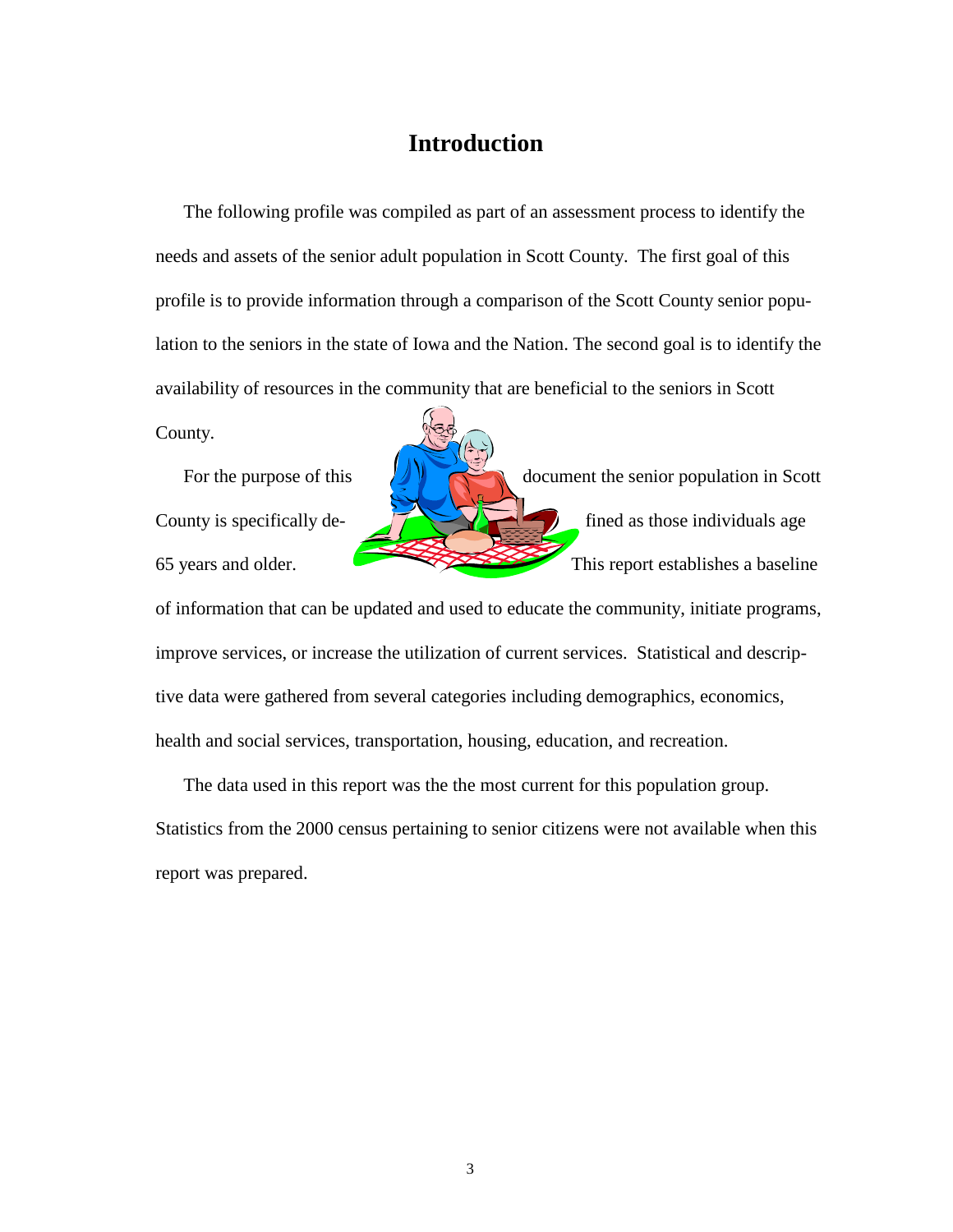# **DEMOGRAPHIC AND SOCIO-ECONOMIC CHARACTERISTICS**

dlle



#### **1. Age Analysis:**

In 1998, Scott County had a population of 18,427 residents over the age of 65 and 2,211 of those residents were over age 85. Scott County's population over 65 represents 11.6% of the total population. In 1995, the state of Iowa ranked fifth out of all states in percentage of residents over the age of 65.

# **Table 1. Total number of persons age 65 and over and the percentage of the total population in 1998.**

|                      | >65        | Percentage of Population |
|----------------------|------------|--------------------------|
| <b>Scott County</b>  | 18,427     | 11.6                     |
| lowa                 | 431,013    | 15.1                     |
| <b>United States</b> | 33,537,000 | 12.6                     |

Scott County's and Iowa's populations over 65 are predominantly female. In 1999, the number of women over 65 in Scott County was 10,965, and in Iowa, women over 65 numbered at 254,449. There were only 7,508 men over 65 in Scott County and 169,038 in the state of Iowa.



### **Percentage of population in Scott County and Iowa age 65 and over by gender in 1998**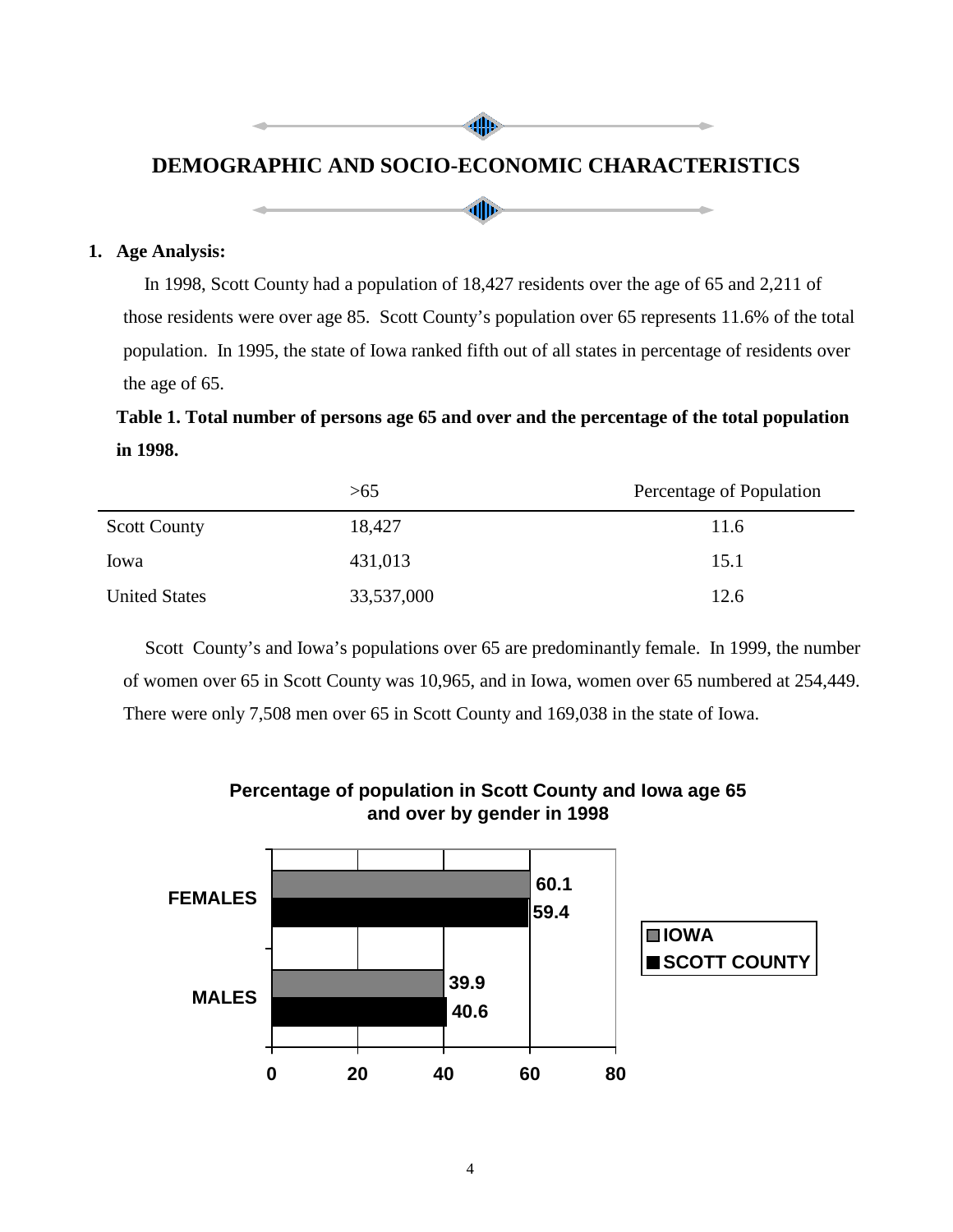In 2001, the state of Iowa ranked second out of all the states in percentage of residents over the age of 85 with 2.2%.

**Table 3. Total number of persons age 85 and over, the percentage of the total population, and the percentage of the age 65 and over population in 1998.**

|                      | $>85$ Population | % of Total Population | % of $>65$ Population |
|----------------------|------------------|-----------------------|-----------------------|
| <b>Scott County</b>  | 2,211            | 1.4                   | 12.0                  |
| Iowa                 | 63,839           | 2.2                   | 14.8                  |
| <b>United States</b> | 4,239,000        | 1.6                   | 12.1                  |

#### **2. Racial Analysis:**

Scott County and Iowa maintain a predominantly white senior population, which is quite different than the national distribution.

**Table 3. Race and distribution of the residents 65 and over in Scott County, Iowa, and the United States in 1998.**

|                        | <b>Scott County</b> | Iowa  | <b>United States</b> |
|------------------------|---------------------|-------|----------------------|
| White                  | 97.6%               | 98.6% | 83.5%                |
| <b>Black</b>           | 2.0%                | 0.9%  | 8.1%                 |
| American Indian,       |                     |       |                      |
| Asian/Pacific Islander | 0.4%                | 0.5%  | 8.4%                 |

#### **3. Socio-Cultural-Demographic Features:**

In 1990, the 65 and over population in Scott County had a poverty rate of 8.4%. The poverty rate for senior adults is likely to be related to the income distribution and the percentage of income allocated for housing.

A majority of the aging population in Scott County remains at the lower end of the income scale. In Scott County, 64.5% of the elderly households make less than \$25,000 per year. In Iowa, 71.6% make less than \$25,000 per year according to the 1990 census. The distribution for the nation is much more evenly disbursed with 34% making less than \$25,000 per year.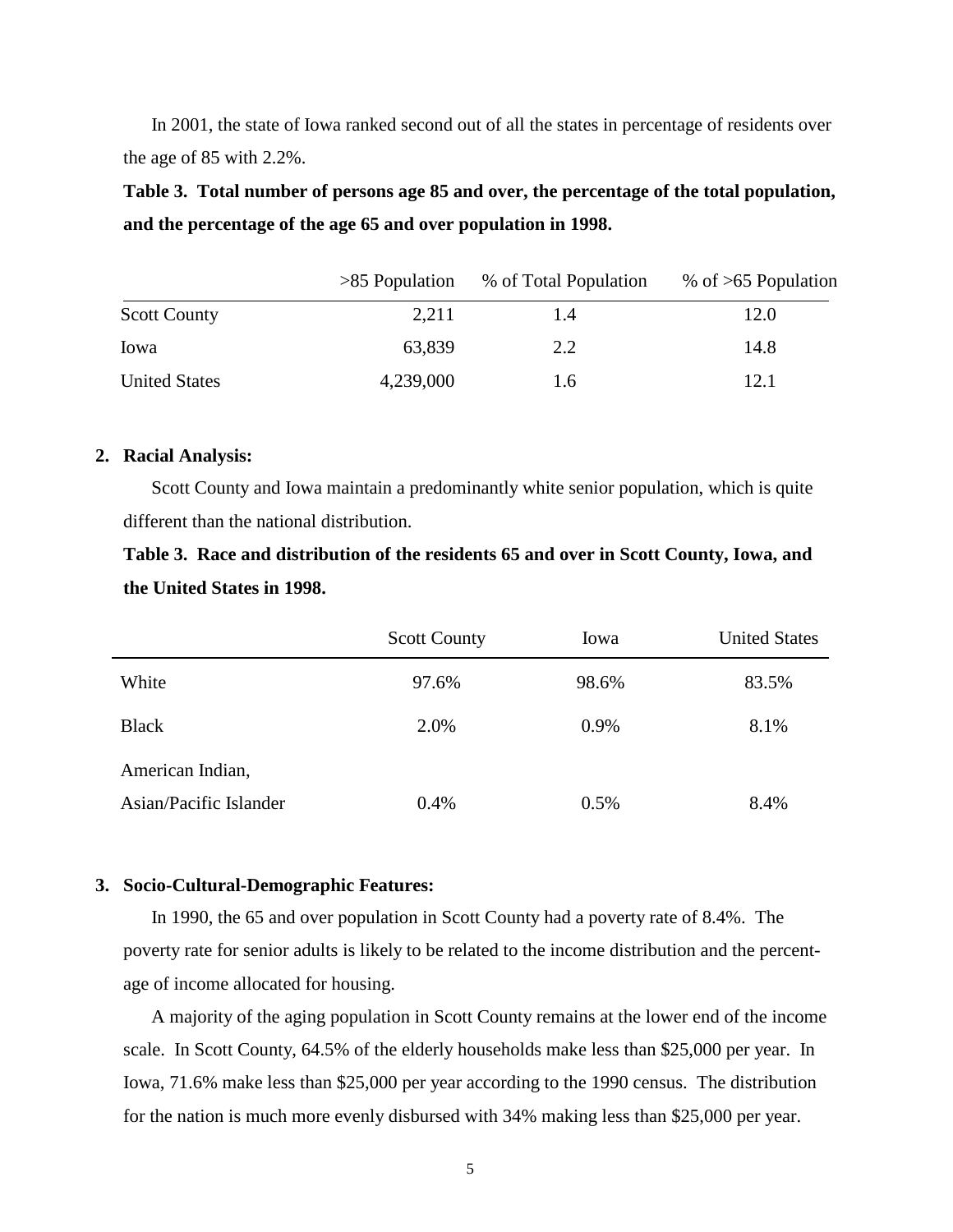| <b>Yearly Income</b> | <b>Scott County</b> | Iowa  |  |
|----------------------|---------------------|-------|--|
| <\$10,000            | 22.9%               | 30.0% |  |
| \$10-14,999          | 16.3%               | 17.5% |  |
| \$15-24,999          | 25.3%               | 24.1% |  |
| \$25-34,999          | 14.1%               | 12.9% |  |
| \$35-49,999          | 9.5%                | 8.6%  |  |
| \$50-74,999          | 6.4%                | 4.5%  |  |
| $$75,000+$           | 2.8%                | 2.2%  |  |

**Table 4. Income distribution of the population 65 and over in Scott County and Iowa in 1990.**

Scott County residents are also paying high percentages of their income to housing. In Scott County, 43.0% of the aging population pays more than 35% of their income to housing costs while 35.4% of the aging population in Iowa pay that much. This problem is evident in the nation as well as with seniors in the lowest income bracket. These persons pay 36.0% or more of their total income towards their housing.

# **Table 5. Percentage of income allocated to housing by residents 65 and over in Scott County and Iowa 1990.**

| Percentage of Income | <b>Scott County</b> | Iowa  |
|----------------------|---------------------|-------|
| $<$ 20%              | 16.7%               | 20.4% |
| 20-24%               | 9.9%                | 15.0% |
| 25-29%               | 20.6%               | 19.3% |
| 30-34%               | 9.8%                | 10.8% |
| $>35\%$              | 43.0%               | 34.5% |

The poverty rates and the distribution of income for seniors may also explain the number

of citizens over age 65 that remain in the workforce. There are many reasons for people to keep working past the age of 65, but most of the time it is because of financial need. There is no age specific data for Scott County but, 57,000 Iowans over 65 were in the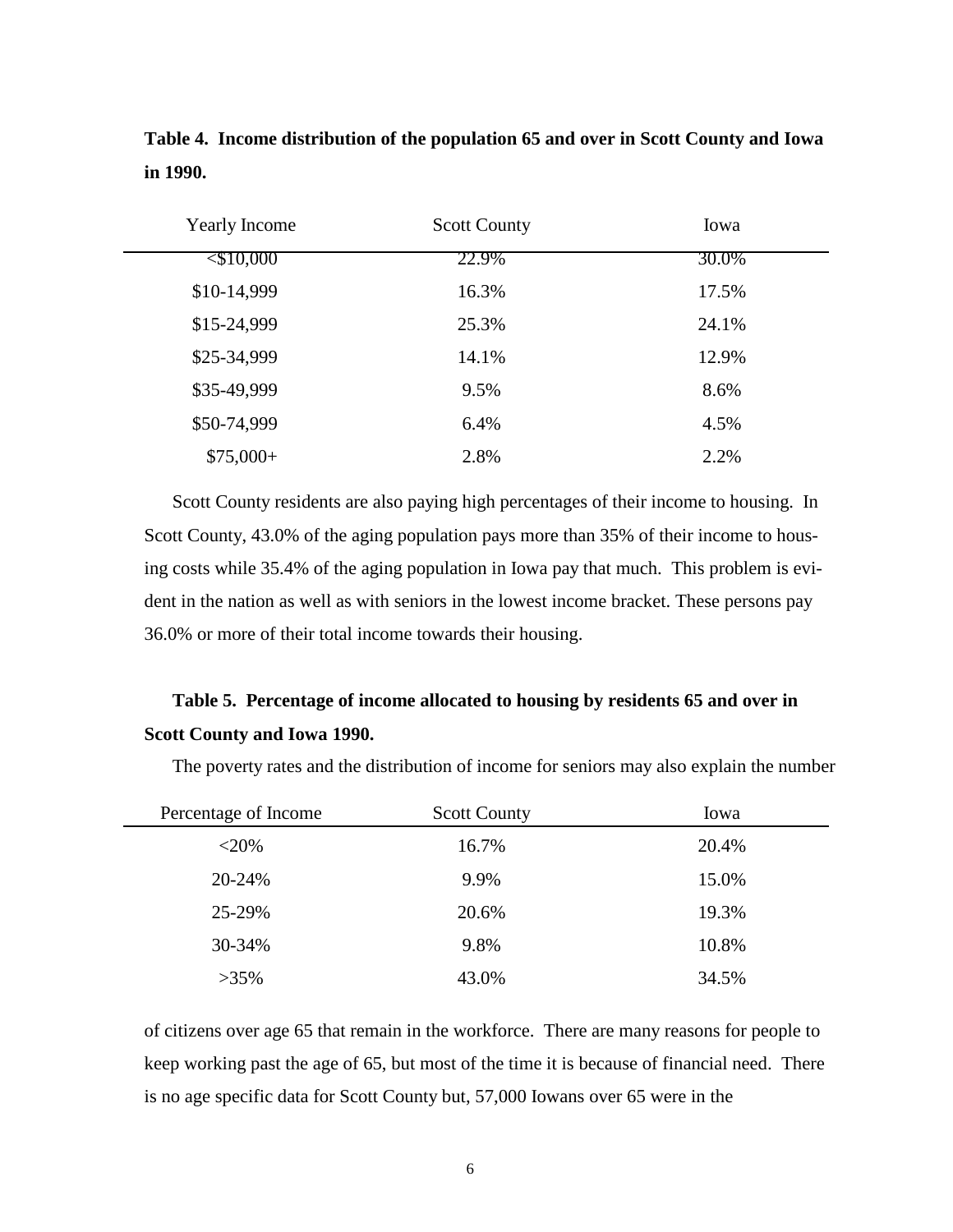workforce in 1997. In the United States, there were approximately 4 million senior adults in the workforce in 1999. This amounts to 14.3% of the senior adult population in Iowa and 12% of the seniors in the United States remaining in the workforce after retirement age.



**4. Health Insurance Coverage** There is no age specific data available about insurance coverage for senior adults in Scott

County. In 1998, 1.1% of Iowans age 65 and over were found not to have any health insurance coverage. In 1999, 1.9% of the senior adult population of the United States did not have health insurance.

Even with health insurance, health care is costing senior adults a lot of money. In Iowa in 1998, 2.4% of seniors said cost was a barrier for receiving health care. In the United States about 5.5% said cost was preventing them from receiving the health care they needed. Another 2.3% of those 65 and over in the United States said they continuously had difficulty obtaining health care.

The senior adult population pays more for health care than any other age group. There is no data for Scott County or Iowa, but in the United States the average annual expenditure on health care for a person

over 65 was \$6,000-\$10,000, while for someone over age 85 the average annual expenditure was \$16,500. The rising costs of health care are posing a great risk for the senior population

#### **5. Migration of Population**

In 1997, Scott County and Iowa experienced quite different



migration patterns of senior adults. Scott County was one of few counties in Iowa that had more seniors moving into the county than out of it. Iowa experienced a loss of over 4,000 senior adults who moved out of the state. The following table shows the migration patterns of senior adults in Scott County and in Iowa.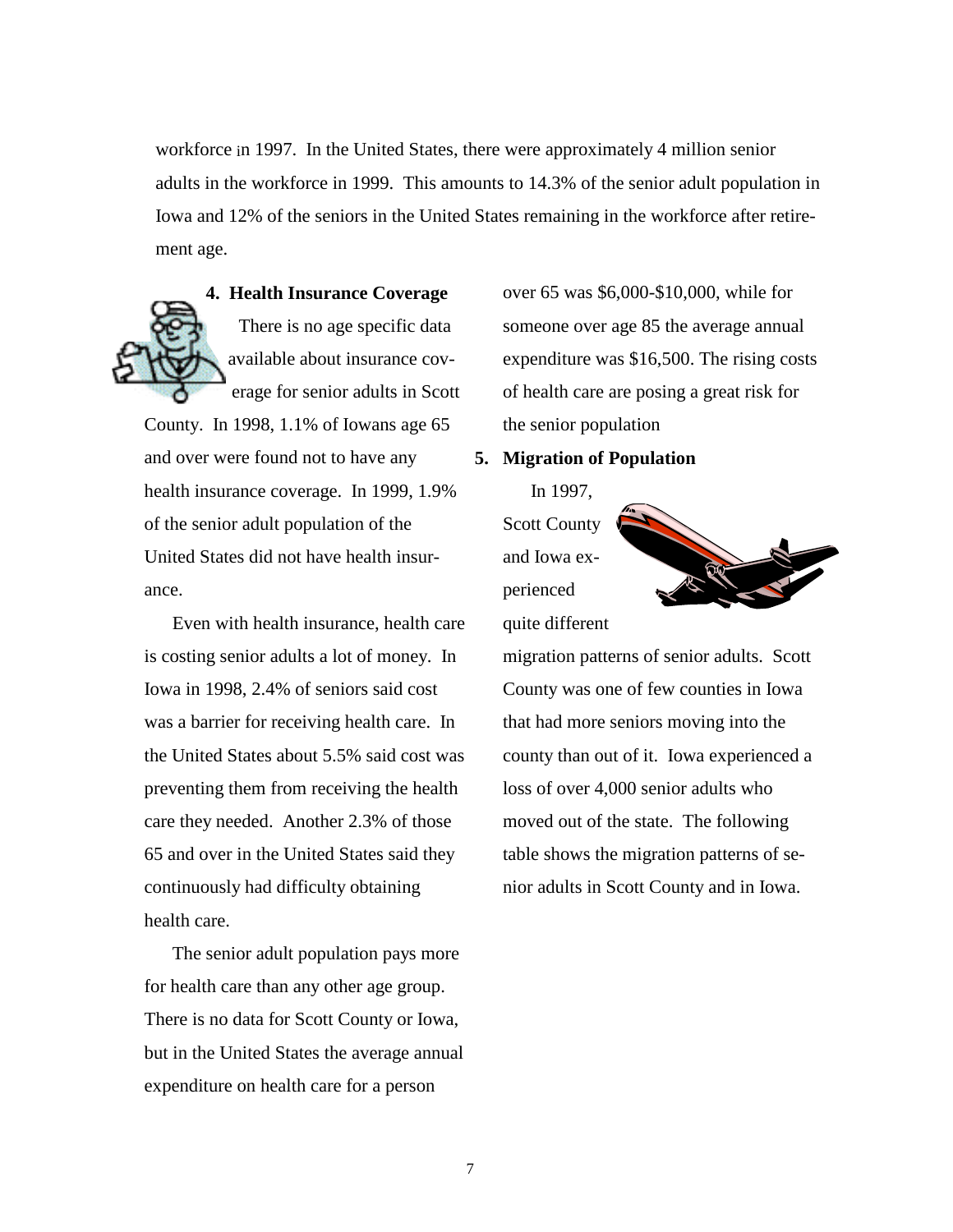|                                | <b>Scott County</b> | Iowa   |
|--------------------------------|---------------------|--------|
| Moved within the county        | 2,081               | 59,126 |
| Moved from another county      | 659                 | 16,640 |
| Moved to another Iowa county   | 230                 | 16,640 |
| Moved from another state       | 665                 | 10,094 |
| Moved to another state         | 981                 | 14,205 |
| Total to Scott County/Iowa     | 1,324               | 26,374 |
| Total out of Scott County/Iowa | 1,211               | 30,845 |
| Net gain/loss                  | $+113$              | -4471  |

# **Table 6. Migration of the 65 and over population in Scott County and Iowa in 1997.**

### **6. Registered Voters:**

In 1998, Scott County had 16,007 registered voters who were over the age of 65. In the 1998 election, Scott County had 74.3% of the over 65 population vote while Iowa had 73%. Overall in the U.S., 63.3% of the 65-74 age group voted and 54.8% of the citizens age 75 and over voted in the 1998 election.



**Percentage of the population age 65 and over that are registered voters**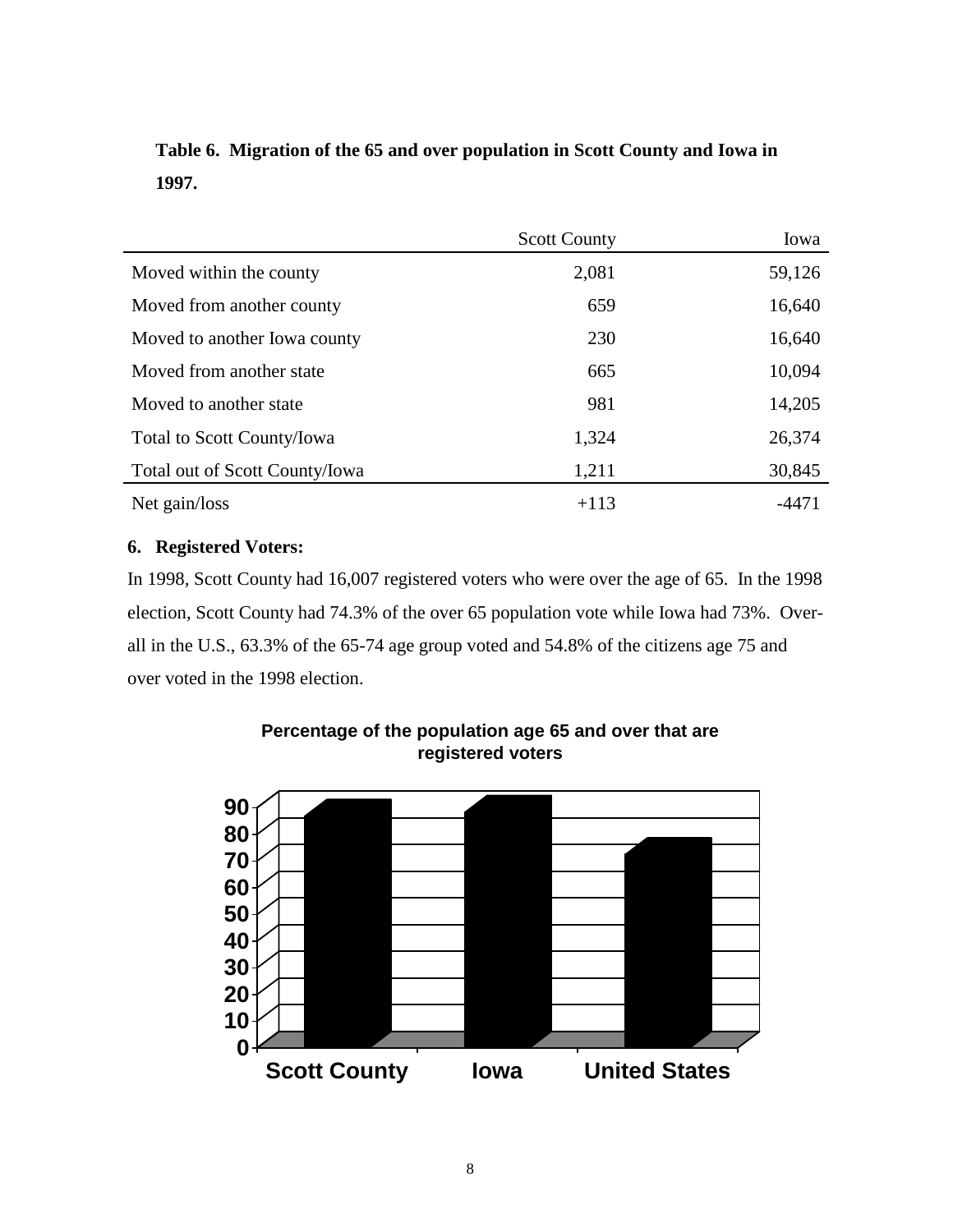# **HOUSING**

 $\left( \left\| \mathbf{p} \right\| \right)$ 

dD



According the United States Census Bureau, in 1990, there were a total of 11,212 Scott County seniors who owned or rented their homes compared to 276,782 in Iowa. This translates to about 65% of Scott County senior adults and 64% of senior adults in Iowa owning or renting their home. In Scott County, 79.6% of householders age 65 or over own their home while 20.4% are renting.

The following table displays the 1990 data on owner and renter occupied housing for persons 65 and over in Scott County.

# **Table 5. Owner and renter occupied housing for persons 65 and over where householder is 65 or over in Scott County according to the 1990 census.**

| Type of housing        | Number of housing units |  |
|------------------------|-------------------------|--|
| <b>Owner Occupied</b>  |                         |  |
| Age 65-74              | 5388                    |  |
| Age 75 and over        | 3386                    |  |
| <b>Renter Occupied</b> |                         |  |
| Age 65-74              | 1077                    |  |
| Age 75 and over        | 1361                    |  |

There are several housing options available to the senior adult population in Scott County. Subsidized housing, which is funded by the federal government, is available for persons that are age 62 and over or disabled. Income criteria for this housing may vary quite significantly. The majority of subsidized housing is located in Davenport, but there are facilities throughout the Scott County area.

Other forms of housing for senior adults are assisted living housing and independent/ limited assistance housing. Both offer services to residents such as meals, laundry, and housekeeping. The major difference is that assisted living housing provides 24-hour supervision.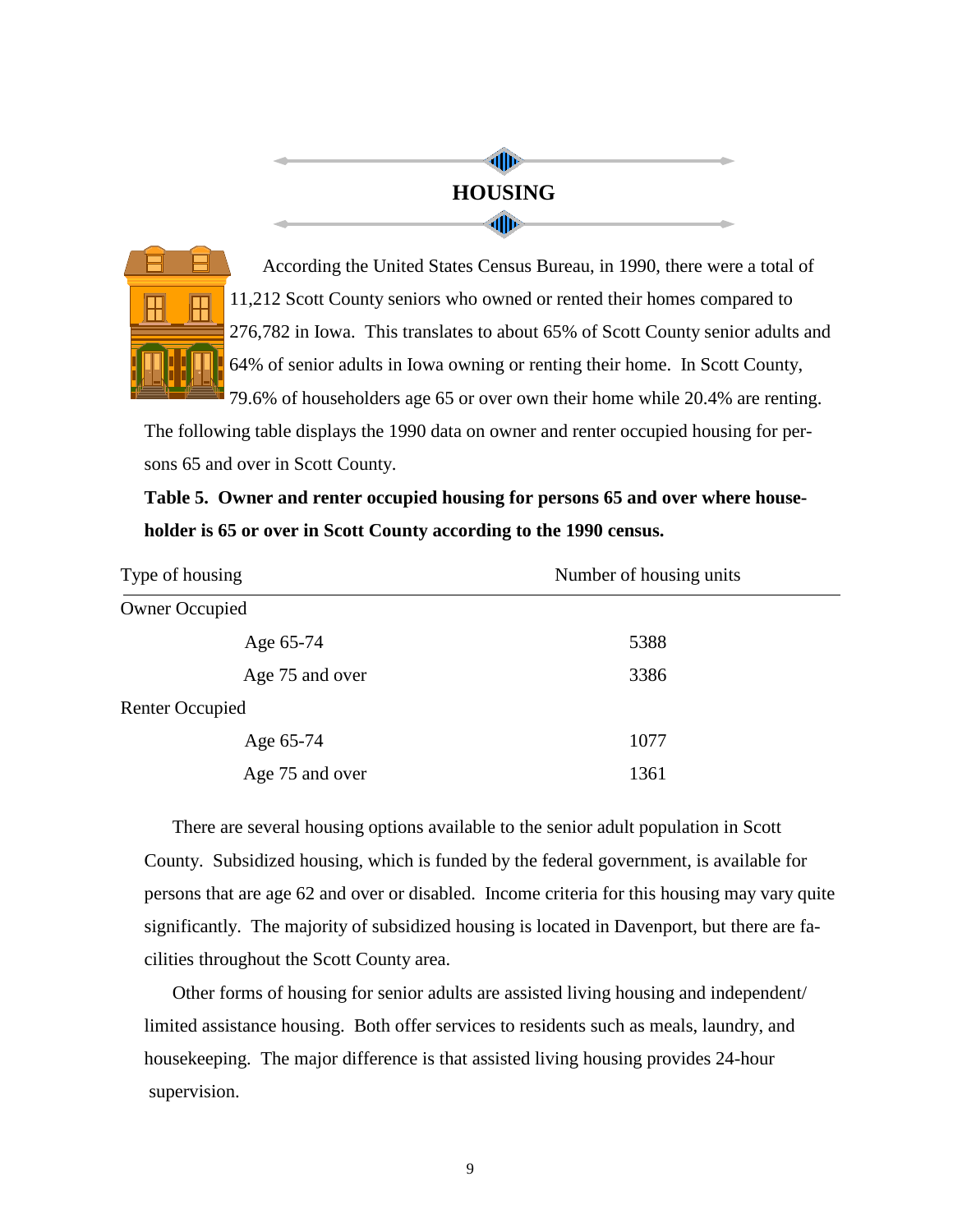Seniors with dementia-related conditions require specialized housing and nursing care. There are several facilities in Scott County that can care for seniors with these conditions. Many of the assisted living facilities are also equipped for specialized care for persons with Alzheimer's or other dementia-related illnesses.



#### Private

According to a 1997 Community Transportation Randomized Survey of the nation done by the American Association of Retired Persons, 73% of the older persons surveyed drive a motor vehicle. In 1998, the total number of drivers in Scott County was 111,119 with 14,552 (13%) of



and older. The senior adult population does not have any special requirements in order to obtain a driver's license, however, after age 70 they are required to renew their license every two years instead of every four years.

#### **Transit**

Great River Bend Services, Inc. is a private not-for-profit organization located in Davenport. They provide transit assistance for the public with an emphasis on the senior adults and handicapped persons within Scott County under contracts with the Cities of Bettendorf and Davenport. In 2000, 27% of the riders who used this service were seniors.

Seniors can also access other services that provide local and/or out of town trips. Rides home, to appointments, activities, and care centers can be provided by services such as Candlelight In-Home Companion and Medic Emergency Medical Services shuttle service. Fees for these services can vary and reservations should be made as far in advance as possible.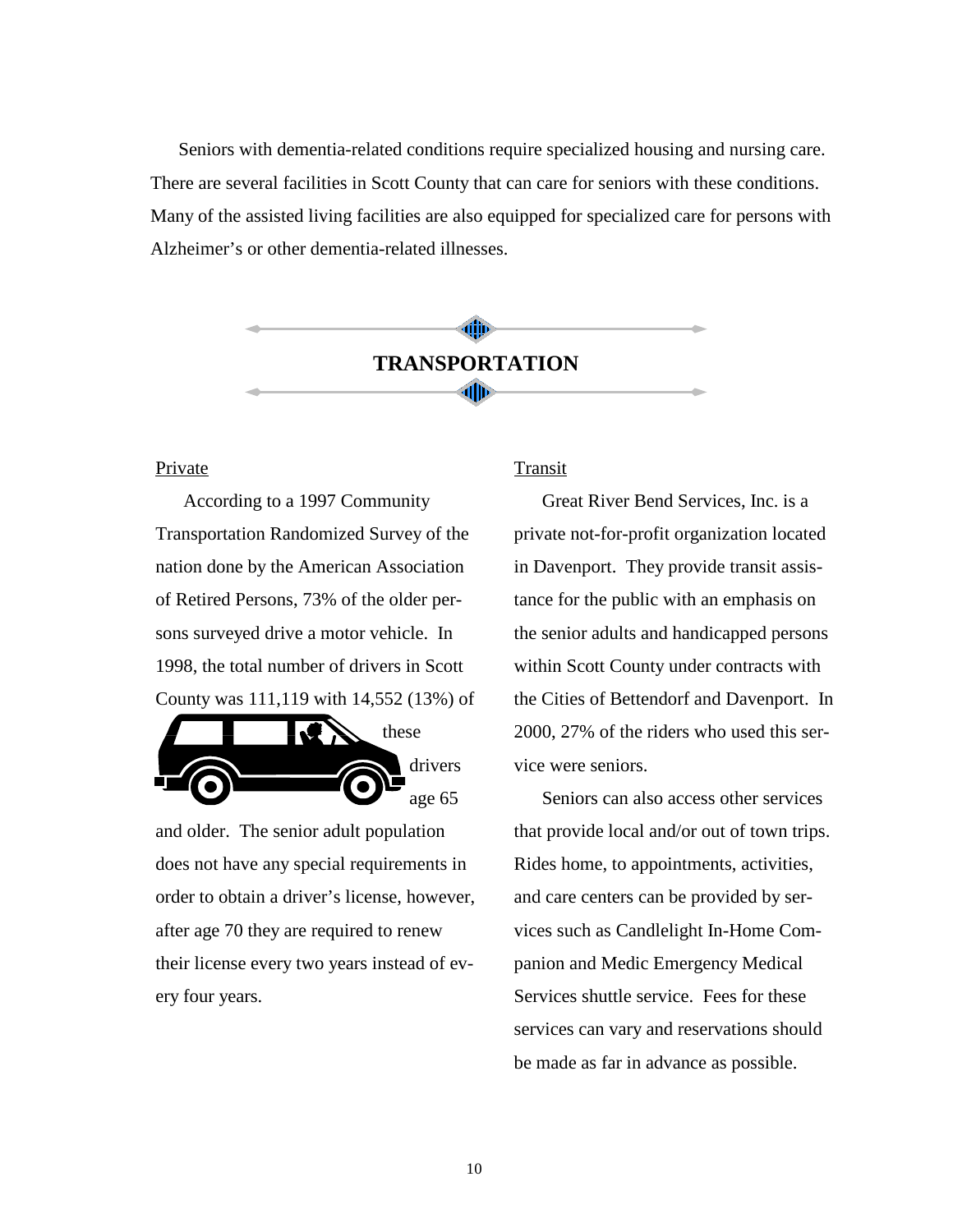# **HEALTH**

dlle

**dll**lle

#### **1. Health Care**



The senior population shares all of the access to care issues that are found in the population at large. One barrier to access to care is that there is a lack of

coordination and communication among services. Clients are required to spend a lot of time repeating information as they access services, even when there has been a referral made from one service to another. Another gap is that the customers do not drive the service delivery system. Clients are unable to access services because of their location or hours of operation. Many times clients have a lengthy wait when scheduling appointments.

The accessibility of transportation can also be a problem. The senior adult population in Scott County has to get to healthcare sites to access their services. A particular concern is transportation, especially for senior adults living in the rural areas of the county. There are quite a few transportation services for seniors but many in rural areas do not have access to them. The few transportation agencies that will service the rural areas cost much more and there is no access to public bus transportation.

Lack of information about services is also a barrier to accessing services. Information is available through the United Way's InfoLink Community Information Connection, the Scott County Medical Society, Genesis On Call, and Trinity Health Touch. As with any information, there is concern about how well known these resources are to the community. There is also minimal training for service providers on what services exist within the community.

#### **2. Disability and Safety Services**

According to the 1990 Census, 4,604



residents 65 and over in Scott County have some mobility or self care limitation. This is approxi-

mately 26.5% of the senior adult population. The same is true for Iowa. In the 1998 Behavioral Risk Factor Surveillance System (BRFSS), 26.0% of Iowans over 65 said they were physically limited and required at least some assistance from others for routine needs.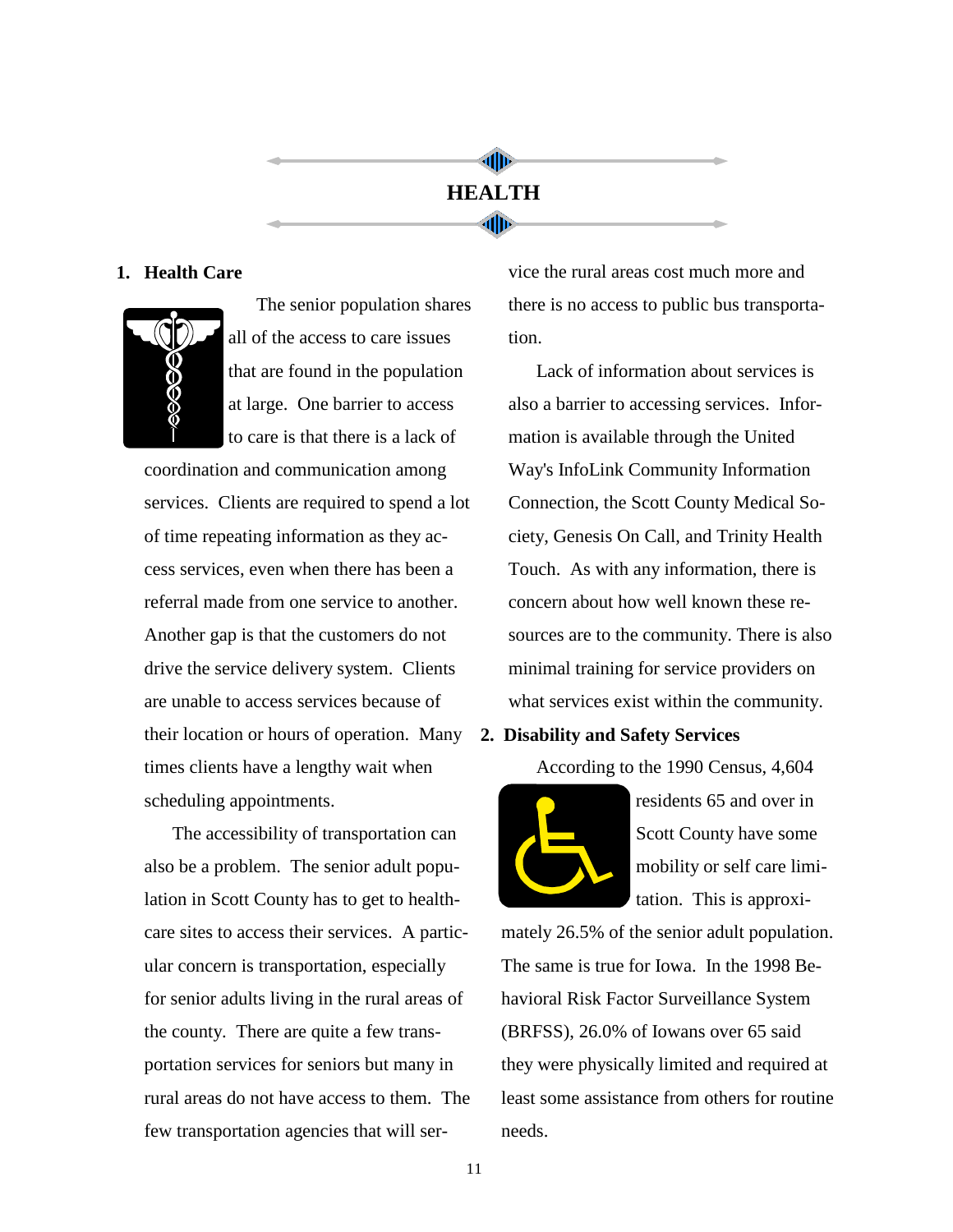The senior adult population does have access to businesses and services that help assure their safety and well-being. There are several stores in Scott County that supply safety equipment like wheelchairs and walking aids for those with physical limitations. There are also services that can help protect them from injuries in situations where they cannot get to a phone.

One example of a safety option is Genesis Lifeline, an emergency alert system, is the only one of its kind in Scott County. The device is worn around the neck and when the person needs help they push the button. In 90 seconds, the signal gets to Genesis Medical Center and the device becomes an intercom system. If the person does not respond, Genesis Medical Center calls a responder. Each system user identifies one to three responders such as a neighbor, relative, or pastor who can be at the home within 3-4 minutes. If no one is reached it becomes a 911 call.

Another example of a security device available is for senior adults with Alzheimer's disease. The Alzheimer's Association has safe-return bracelets. These bracelets have an 800 number on them so if the person gets lost, whoever finds them can call, and the person can be returned home safely.

In the case of a disability or handicap, the Handicapped Development Center offers a variety of programs including developmental services, a residential center, a supported community living program, a group home program, respite services, and vocational services. Personal assistant management training offers in-home, consumer directed services that enable a person with a disability to live in the community of their choice. These services are specific to those with disabilities and there are no age restrictions.

#### **3. Chronic Disease**

Chronic disease is a problem in the United States. It is also a problem at the state and the county level. Scott County and the state of Iowa actually compare quite closely to the nation in crude death rates from certain chronic diseases. There are a

few findings at the County and State level about chronic disease that stand out including differences among racial populations.

Because Iowa's over 65 population is predominantly white, most of the deaths in the senior population are occurring in the white population. In Scott County, in 1998, all deaths in the over 65 population due to colorectal and cervical cancer were in the white population. Almost all deaths from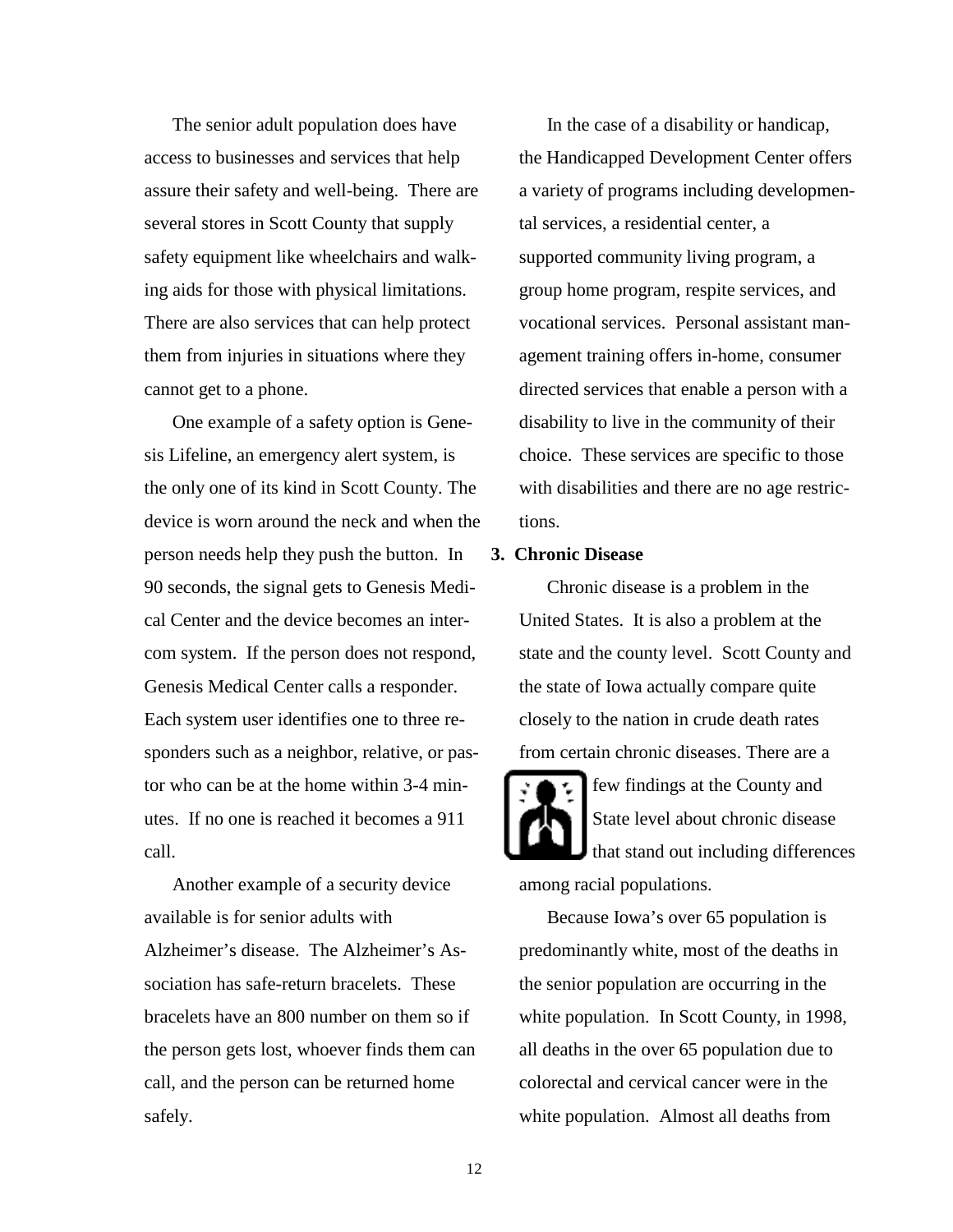breast cancer and cirrhosis were also in the white population.

An interesting finding is that the black population, although far smaller than the white population, produces the highest percentage of premature deaths (<65 years of age). In Scott County, in 1999, 28.5% of the heart disease deaths that occurred in black adults occurred in those under the

age of 65. In Iowa the percentage is quite similar, with 29.1% of the heart disease deaths happening prematurely in the black population.

The risk for cerebrovascular disease increases drastically with age. While risk for most diseases increase with age, statistics show that cerebrovascular disease risk increases 4-6 times depending on gender. In Scott County, less than 8.0% of the deaths from cerebrovascular disease occurred before age 65. For Iowa it was less than 7.0%. This point is illustrated in the nation as well with 24,944 deaths for people age 65-74 and 115,422 deaths for those over age 75. Women, who usually live longer than men, naturally have a greater risk of developing the disease.

**Table 8. Crude death rates from selected chronic diseases per 1,000 residents age 65 and over (1998).**

|                          | <b>Scott County</b> | Iowa | <b>United States</b> |
|--------------------------|---------------------|------|----------------------|
| <b>Heart Disease</b>     | 17.4                | 15.8 | 18.3                 |
| Cerebrovascular Disease  | 5.9                 | 5.0  | 4.3                  |
| Cirrhosis                | 0.2                 | 0.3  | 0.3                  |
| <b>Breast Cancer</b>     | 1.6                 | 1.4  | 0.94                 |
| Lung Cancer              | 3.0                 | 2.9  | 3.1                  |
| <b>Colorectal Cancer</b> | 1.1                 | 1.4  | 0.98                 |
| <b>Prostate Cancer</b>   | 0.9                 | 1.0  | 0.98                 |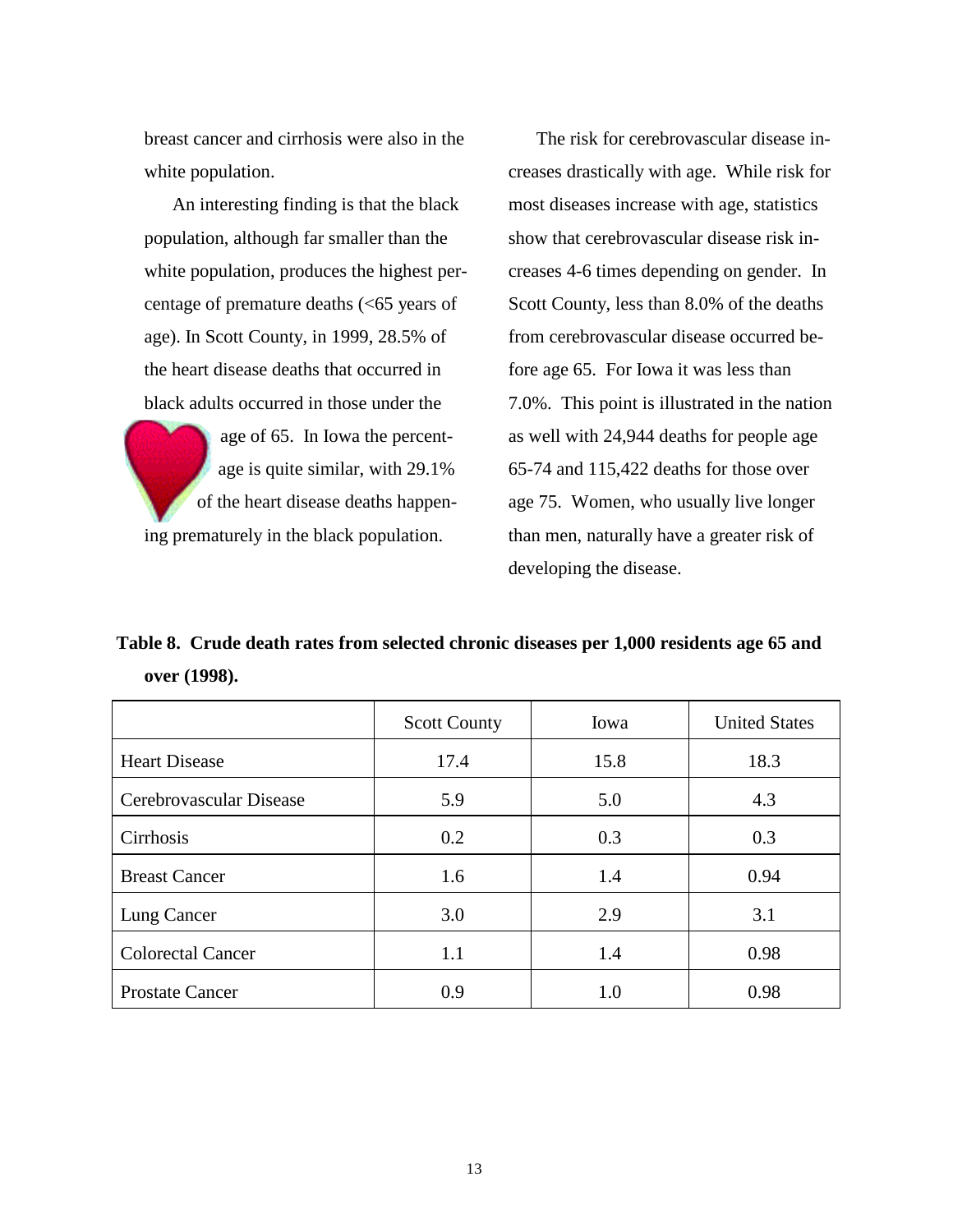**Table 9. Total deaths from specific chronic diseases in Scott County and the number and percentage that affected the 65 and over population in 1998.**

|                          | <b>Total Deaths</b> | Deaths in $>65$ | Percentage $> 65$ |
|--------------------------|---------------------|-----------------|-------------------|
|                          |                     | population      |                   |
| <b>Heart Disease</b>     | 380                 | 321             | 84.5%             |
| Cerebrovascular Disease  | 118                 | 109             | 92.4%             |
| Cirrhosis of the Liver   | 7                   | 4               | 57.1%             |
| <b>Breast Cancer</b>     | 25                  | 18              | 72.0%             |
| Lung Cancer              | 79                  | 55              | 69.6%             |
| <b>Colorectal Cancer</b> | 25                  | 21              | 84.0%             |
| <b>Cervical Cancer</b>   | 3                   |                 | 33.3%             |
| <b>Prostate Cancer</b>   | 16                  | 16              | 100%              |

#### **4. Hospitalization Rate**

Diabetes aillinn-

The 1998 hospitalization rate for diabetes in Scott County was 5,112 per 100,000 people over 65. In the state of Iowa the 1998 rate was 5,988 per 100,000. From 1998 to 1999, the number of actual hospitalizations in Scott County rose from 942 to 1,165 while the hospitalizations in Iowa decreased from 25,810 to 24,329.

# Asthma **Summer**

The hospitalization rate for asthma in Scott County in 1999 was 627.9 per 100,000 residents over 65. For the state of Iowa the rate was 965.3 per 100,000 residents over the age of 65. The total number of hospitalizations of adults over 65 in Scott

County was 116. In Iowa it was 4136. Respiratory diseases remain one of the leading causes of death in Scott County and in Iowa.

#### Psychoses . . . . . . . . . . . .

Psychosis is a broad term that is defined as a serious mental impairment. In all populations psychosis can be many things but it is a category that includes Alzheimer's disease. In Scott County there were 525 seniors hospitalized in 1999. This translates to a rate of 2,842.0 per 100,000 senior adults in the population. In Iowa 13,850 seniors were hospitalized and the hospitalization rate was 3,232.3 per 100,000 seniors in the population.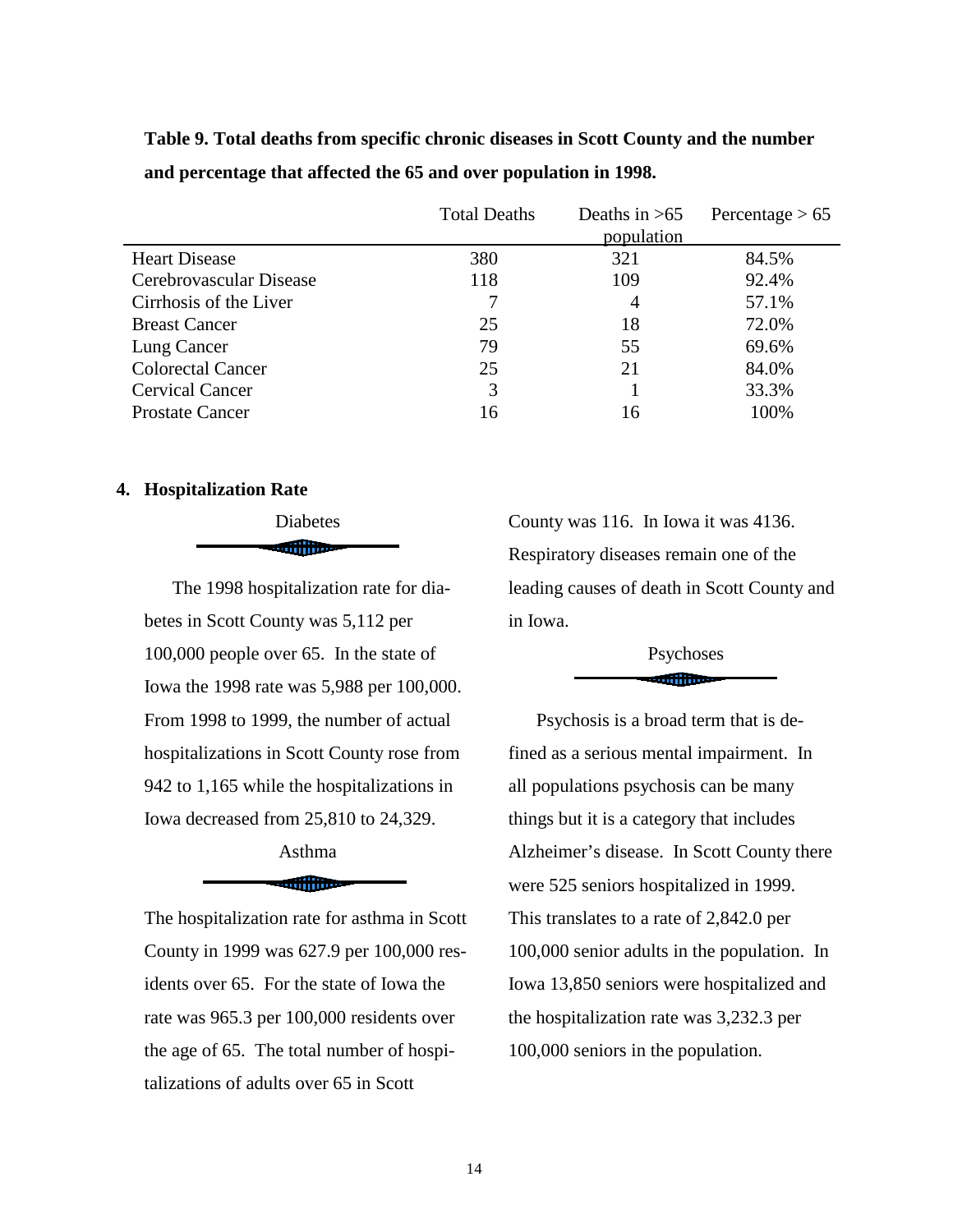#### **5. Underlying problems related to chronic disease:**

The risk factors that lead to chronic diseases are things like smoking, obesity, poor dietary habits, leading a sedentary lifestyle, and not having regular check-ups with physicians. The following information on risks related to chronic disease is "self-reported data" from the 1997-98 Behavioral Risk Factor Surveillance Survey (BRFSS).

There is no age specific data on smoking for the county but 24.5% of the adult population in Scott County smoked in 1998. Approximately 8.1% of adults 65 and over smoke cigarettes in Iowa. This statistic also does not take into account the number of adults who smoked throughout their lives and eventually quit. People reduce their risk when they quit smoking, but their chances of illness are still higher than those who have never smoked.

Obesity has become a major problem throughout the United States. In the nation 39.5% of the 65 and over population were overweight in 1998. In Iowa approximately 41.3% of males and 41.5% of females age 65 and over are overweight.

There is no age specific Scott County data on sedentary lifestyle, but according to self reported data, the state of Iowa has a large senior population that lead a sedentary lifestyle. In 1998, 52.1% of males and 62.2% of females ages 65-74 report they lead a sedentary lifestyle. Also, 60.9 % of males and 75.9% of females ages 75 and over report they lead a sedentary lifestyle. These rates are much higher than the national rate of 28% of men and 44% of women age 65 and over reporting a sedentary lifestyle.

Eating a balanced diet and consuming certain foods has shown to improve people's chances of warding off some chronic diseases. There is no age specific data in Scott County but in Iowa, in 1998, 27.3% of people age 65 and over reported that they met the five a day standard for fruits and vegetables. The 65 and over population in Iowa represents the highest proportion of people in Iowa that meet the five a day standard. Proper diets also seem to be a problem in the nation with 79% of seniors above poverty and 87% of seniors below poverty reporting that they either need improvement on their diets or that they have poor diets.

Self-checks for irregularities in breast, skin, or genitalia are important to detect diseases and illness at early onset. Early detection is very important when trying to prevent the advancement of a disease. It is recommended that women get a mammogram every two years. There is no age specific data for Scott County but only 44.6 % of the overall female

15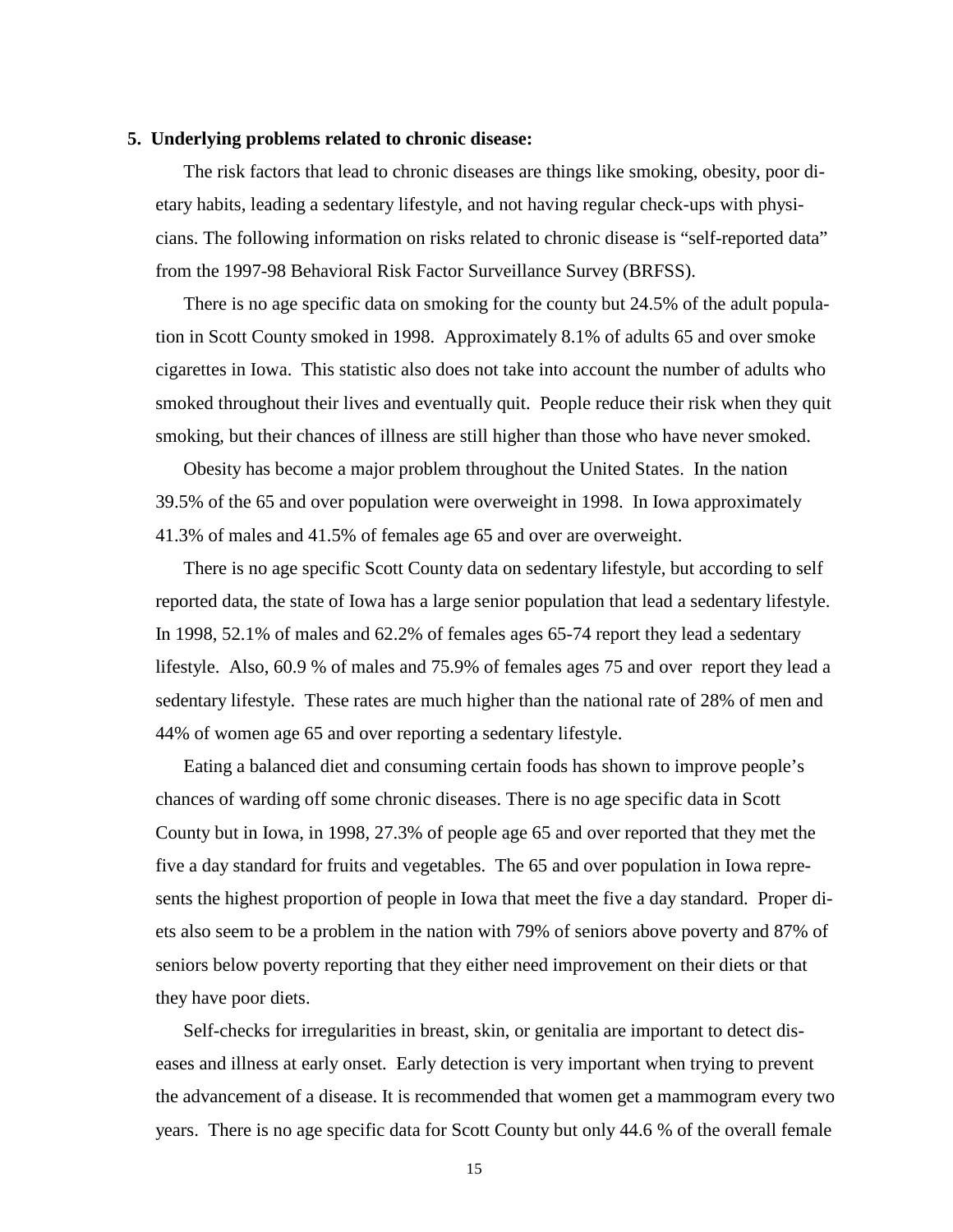population had a mammogram within the last two years. In Iowa 70.8% of women 65 and over have had a mammogram in the last two years, and 14.4% have never had one in their lives. In the nation, in 1994, only 55% of women 65 and over have had a mammogram within the last two years.

Even though chronic disease is a problem in Iowa and the nation, Iowans still feel that they are healthy. In 1998, a survey found that 82% of senior adults in Iowa rate their health as good to excellent. This is substantially better than the nation with 72.2% of men and 72.4% of women, in the total population of senior adults ranking their health good to excellent. Even though Iowans are feeling healthy, the risk factors that are associated with chronic disease are quite prevalent throughout the state of Iowa.

### **SPECIALTY HEALTH CARE RESOURCES AND SOCIAL SERVICES**

dlle

1110

#### **1. Health Care Clinics and Programs**

Throughout the area there are many health care facilities. Some of these clinics and programs are geared, but not limited to, the senior adult population.

**All of the Card** There are thirteen long-term care facilities located throughout the metropolitan areas in Scott County. Long term facilities have skilled and intermediate nursing care, medical care, physical therapy, rehabilitation, Alzheimer's care units, and assisted living in Scott County. With the growing number of senior adults over the age of 85, long-term care facilities are becoming more and more important.

Home health care is an important area in the health care field. It allows people to remain at home, yet still receive medical care services. Scott County has the advantage of twelve agencies that provide home health care. Two are private, non-profit organizations located in Davenport. Home health care is provided to persons in need who have an order from a physician. All levels of care, from homemaker to registered nurses, provide a range of services.

There are currently ten for-profit home health care agencies in Scott County. These private home health care agencies provide various types of care. Hours and costs of services vary with each agency.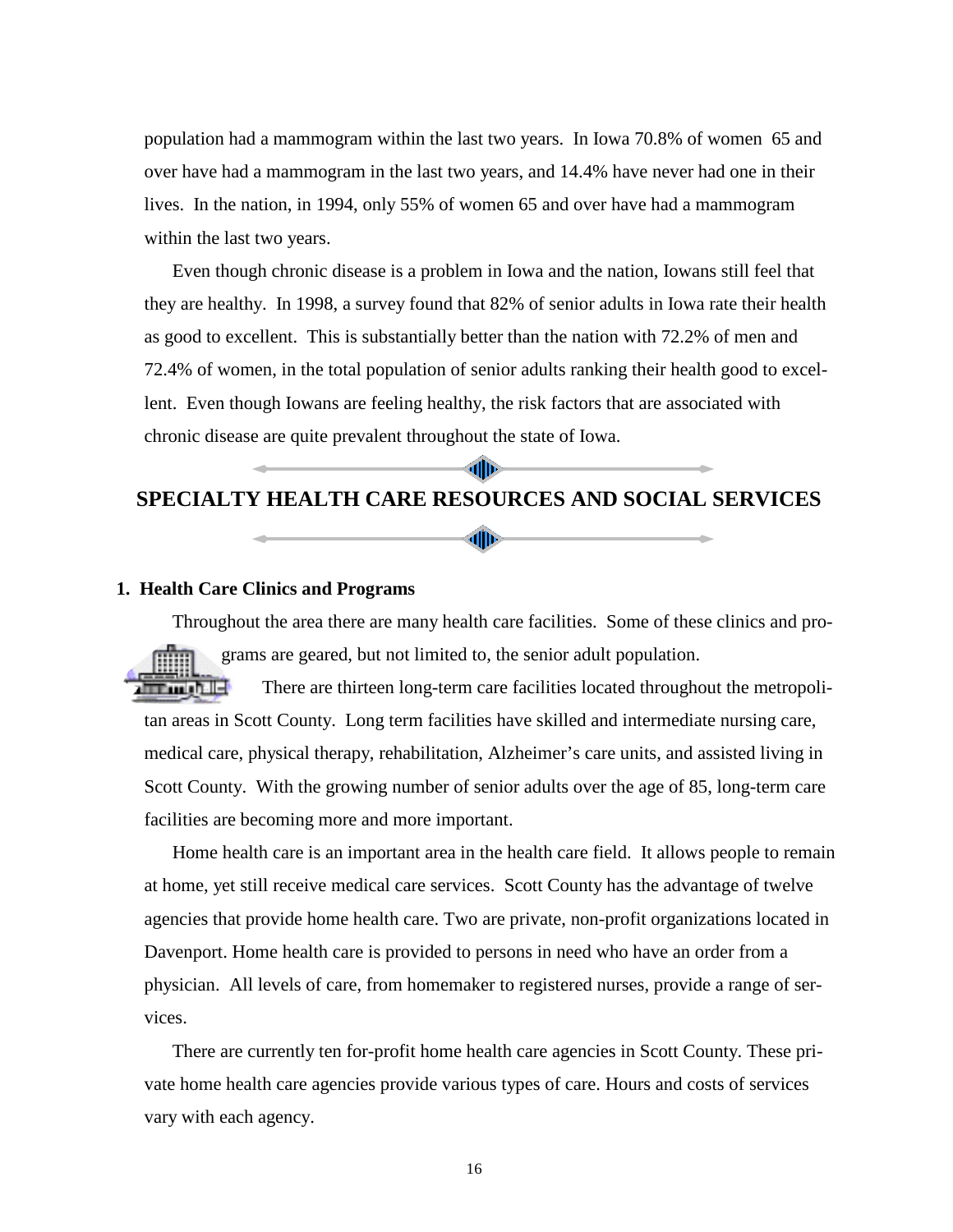#### **2. Pharmaceutical Providers/Resources**

Paying for prescriptions can often cause economic hardship for some seniors. Some prescription assistance and/or delivery services are available in Scott County. Prescription deliveries in the Quad City area are available through Main at Locust Pharmacy, Medicine Shoppe, and Genesis Pharmacy. Crisis Resource In-

tervention and United Neighbors Incorporated are two agencies located in Davenport that provide assistance with prescriptions. There are no fees for services but clients need to provide a social security card, driver's license, and income verification to receive assistance. The General Assistance Program is also located in Davenport and provides assistance in emergency situations with basic needs such as shelter, food, utilities, medical and dental care. Participation requires active employment search, participation in work program, or agreement for repayment when appropriate.

#### **3. Vision/Hearing Care**

Vision and hearing care assistance for obtaining eyeglasses and hearing aides are available through local organizations. The Davenport Host Lions

Club provides services and assistance to Davenport residents ineligible for state and federal assistance. Glasses and used hearing aides can be provided. For blind persons, help in obtaining seeing eye dogs, Braille typewriters and cornea transplants are provided. The Eyeglass Program through the Salvation Army and Churches United is available to Scott County residents. The program provides an eye exam, lenses, and frames to those without means to pay for them. There are no fees, but identification is required and a waiting list does exist. Other organizations providing assistance include The Seeing Eye, Pilot Dogs, Inc., Leader Dogs for the Blind, and Guiding Eyes for the Blind.

#### **4. Social Services**

Scott County has a wide variety of support services available to senior adults. There are many support groups for those with illnesses such as Alzheimer's, cancer, or diabetes. There is a grief/loss support group. These groups are designed to help people cope with their illness or the illness or death of a loved one. These support groups can be located through InfoLink, health care organizations, and agencies that focus on services for senior adults.

17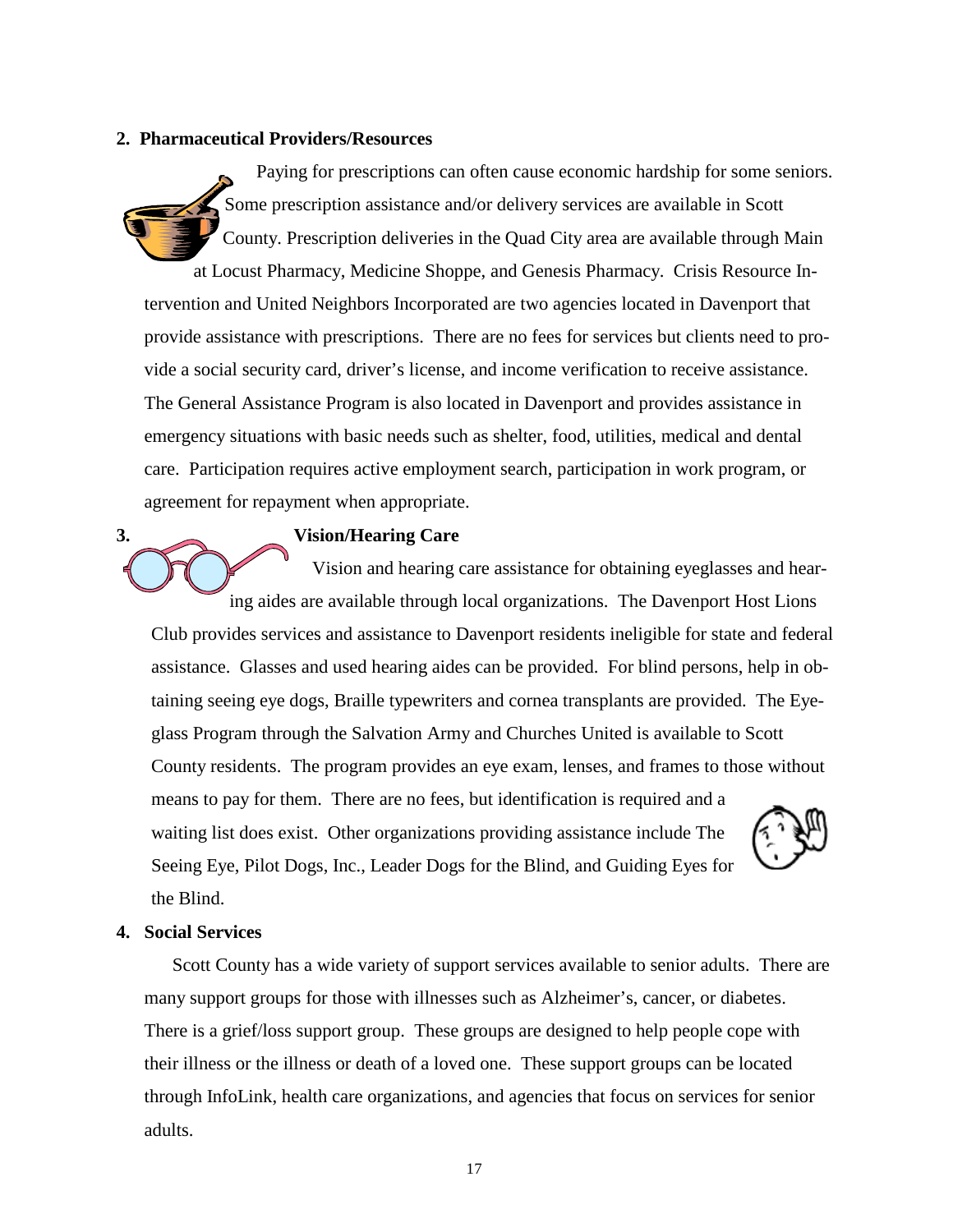

Genesis Medical Center offers the Silver Service Program. This program is a free service for individuals over the age of 50. Members receive discounts for various services and information. Some of the services include health fairs,

lunches, dances and other recreational activities.

The Great River Bend Area Agency on Aging works to provide seniors access to needed services. This organization was established after the Older American's Act was enacted in Congress in 1965, with the goal to coordinate community-based programs for senior adults. This agency supports a wide range of programs designed to assist senior adults in housing, health services, nutrition, and job opportunities. The programs are either directly managed by the Agency or funded by the Agency and managed by local service providers. Programs include: adult day care, case management, home repair, transportation, legal assistance, and respite. A resource for senior adults is the Care Management System through the Great River Bend Area Agency on Aging. The Care Management System is a case management project for frail seniors. The program provides a variety of services and employment opportunities. The Care Management System assists Iowans at least 60 years of age with identifying and securing services that allow them to remain in their own home. The Title XIX Elderly Waiver program is also available through the Department of Human Services. It serves those ages 65 or above who meet medical, income, and resource guidelines.

The Center for Active Seniors Inc. (CASI) is another area organization that provides services to the senior adult population of Scott County. Services include transportation, nutrition/activity programs, senior adult day care, social service counseling, and information and referral services. Chore service is available to assist senior adults with some household chores. These include lawn mowing, snow shoveling, and minor home repair. There is a sliding fee scale for this service.

The Senior Voice Organization advocates for seniors and offers resource information to the senior adult population. The mission of this organization is to assist in sharing the concerns and needs of senior adults through monthly community and neighborhood forums. This is a volunteer organization consisting of individuals from the community representing agencies that have pooled their business, technical, and professional skills to advocate for seniors.

18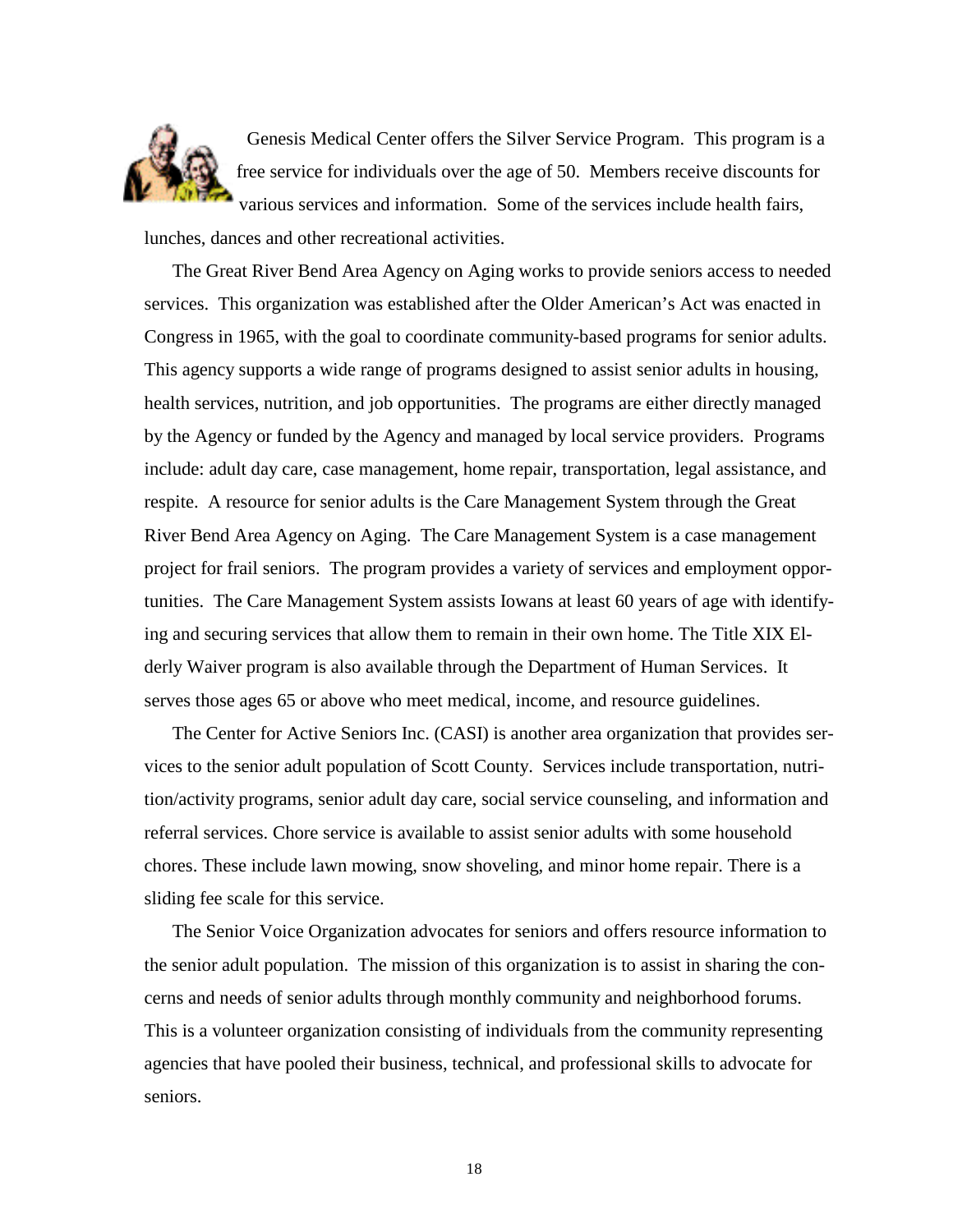Affording and preparing meals can cause difficulties for some seniors. There are approximately 17 meal sites located throughout the county. These sites provide meals to the senior population on a scheduled basis on certain days of the week. A nutritionist is involved in the planning of these meals. This program is coordinated by the Great River Bend Area Agency on Aging. Meal delivery is also available through three organizations to the homes of senior adults living both within city limits and in the rural areas.

### **INJURY CONTROL AND VIOLENCE** dlle

dle

#### **1. Unintentional Injury**

During the period of January 1, 1998 through December 31, 1998, there were approximately 180 trauma cases in the 65 and over population in Scott County. This number does not include anyone who came to the emergency room for a broken hip.

There were a total of 132 falls in the over 65 population, a majority (72%) were women. Slipping or tripping represented most falls, but other falls resulted from stairs, wheelchairs, ladders, chairs, and other unspecified sources.



**Types of Trauma that involved people age 65 and over in 1998**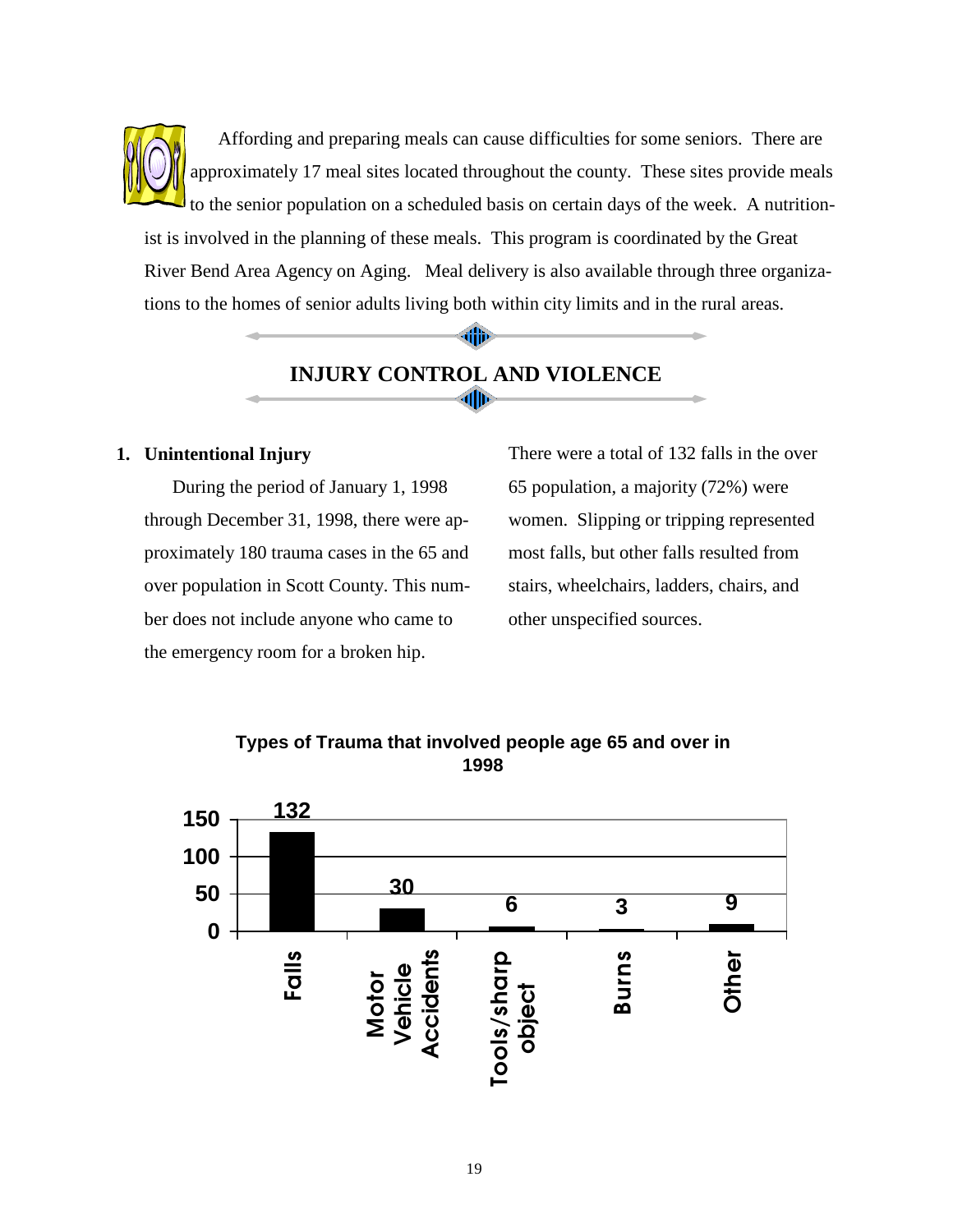There were thirty traumas due to motor vehicle accidents that involved people 65 years of age or older. Also, in 1998 there were four deaths of senior adults from motor vehicle accidents in Scott County and 115 in Iowa. This represents about one-fourth of all fatalities from motor vehicle accidents in the County and the State.



There were six people in the 65 and over population that were injured because they were not using some form of safety/protective equipment (Protective equipment includes safety belts, air bags, helmets, protective clothing, or a combination of those) at the time of the accident. Of these six people, five were female.



### **Motor Vehicle Traumas (MV) involving people age 65 and over in Scott County in 1998.**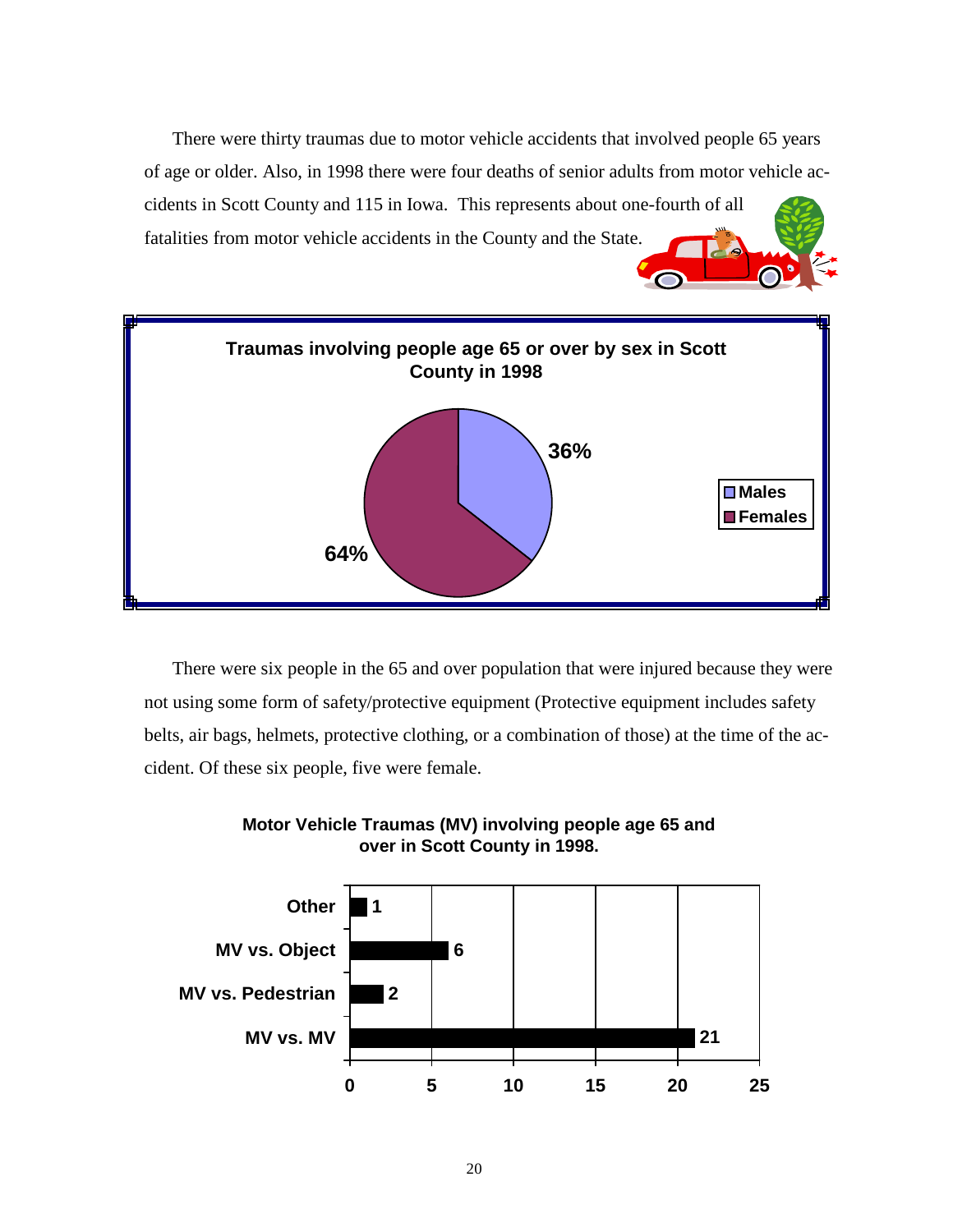#### **2. Criminal Victimization**

There were a total of 445 crimes against Scott County residents age 65 and over, and 6,283 against Iowa residents 65 and over in 1999. In Scott County, 12 were violent crimes while in Iowa there were 92 violent crimes against the senior population. A violent crime is defined as a murder, rape, robbery, or aggravated assault. In the United States, in 1998, the rate was 3.0 per 1,000 violent crimes involving victims age 65 and over.

**Table 10. Victims age 65 and over of violent crimes in Scott County and in Iowa in 1999.**

|                           | <b>Scott County</b> | Iowa |
|---------------------------|---------------------|------|
| Murder                    | $\boldsymbol{0}$    | 3    |
| Rape                      | $\theta$            |      |
| Robbery                   | 8                   | 42   |
| <b>Aggravated Assault</b> | $\overline{4}$      | 46   |
| Total                     |                     | 92   |

# **Table 11. Victims age 65 and over of property crimes in Scott County and in Iowa in 1999.**

|                     | <b>Scott County</b> | Iowa  |
|---------------------|---------------------|-------|
| <b>Burglary</b>     | 89                  | 1,119 |
| Larceny             | 178                 | 2,379 |
| Motor Vehicle Theft | 14                  | 195   |
| Total               | 281                 | 3,693 |

#### **3. Suicide**

During 1998 there were a total of 21 suicides in Scott County and 328 in Iowa. Of these cases, four of the twenty-one (19%) in the County and 63 of the 328 (19.2%) in Iowa were people in the 65 and over population. In the United States, there were 5,728 suicides in the senior population in 1997.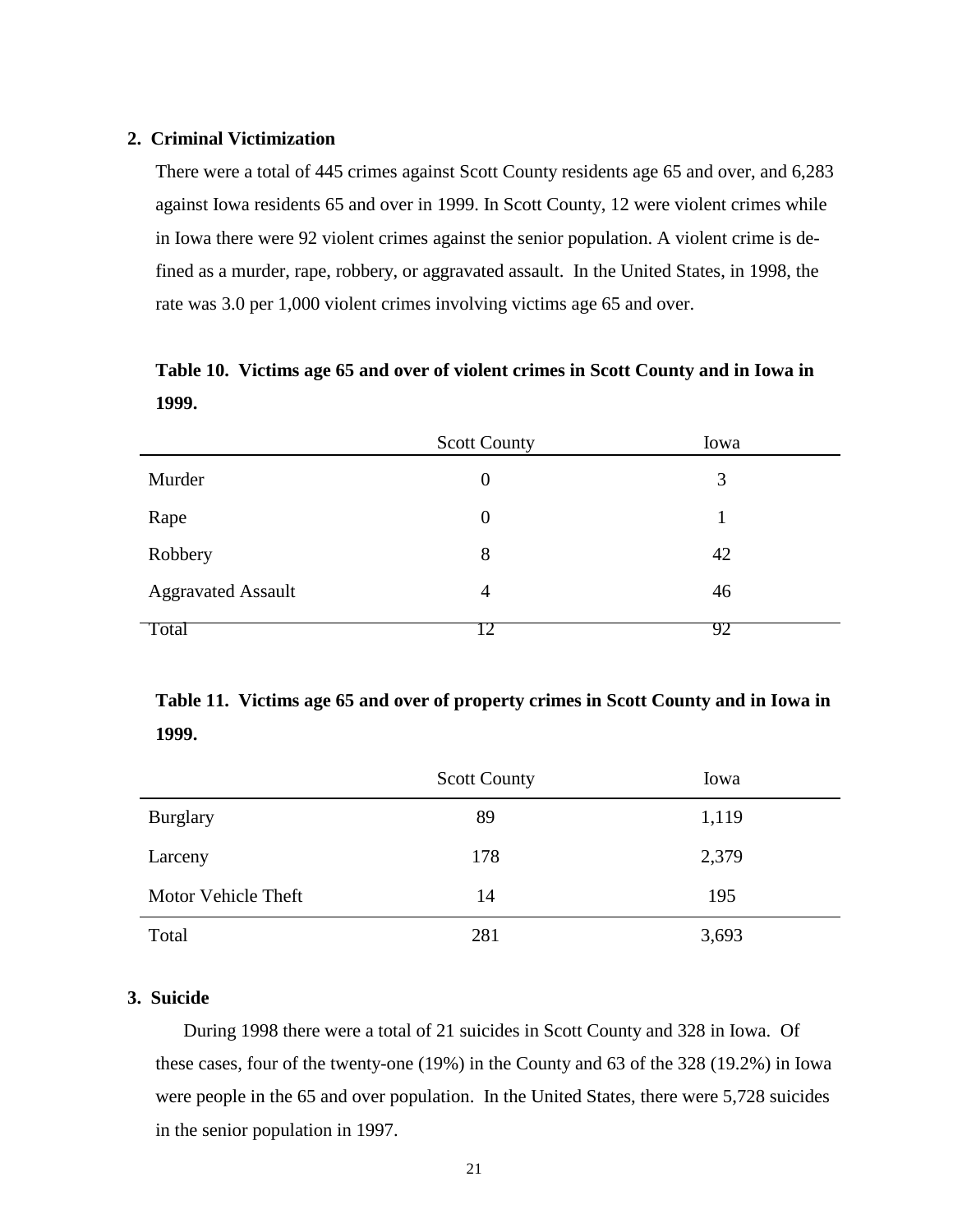# **GAMBLING AND OTHER ADDICTIONS**

41**D** 

4D)

#### **1. Gambling**

The Quad Cities area has three full-scale casino gambling operations

(riverboats). Two are located in Scott County. Few places in the country have that high of a concentration of gambling facilities. The director for the Eastern Iowa Center for Problem Gambling, Inc. says that the only areas more concentrated are Las Vegas, Nevada, Atlantic City, New Jersey, and Biloxi, Mississippi. Research has found the majority of people who visit the casinos live within a 50 mile radius of the facility and the marketing is directed locally.

When the gambling boats first arrived in 1991, the Eastern Iowa Center for Problem Gambling saw 30 to 40 people each year. Now, four additional counselors have been hired for a total of five and the center sees 500 people a year, 300 of which are from Iowa. Despite the stereotype that most senior adults enjoy gambling, few actually have a problem. There is no Scott County age specific data but in Iowa in

1998, only 12% of people age 65-74 and 4.8% of those 75+ visited a casino in the last twelve months. According to the 1997-98 BRFSS only 0.4% of Iowa residents over age 55 say gambling has led to problems. In the nation, approximately 5% of gambling seniors are compulsive gam-

blers. **2. Alcohol**

> Alcohol addiction also represents a major problem in this country. It affects people of all races and ages in some way. In Scott County, in 1999, there were 53 adults 65 and over who were hospitalized for Alcohol Dependence Syndrome. This is equivalent to a rate of 286.9 per 100,000 seniors in the population. Iowa had a total of 807 adults 65 and over hospitalized for Alcohol Dependence Syndrome, which comes to a rate of 188.3 per 100,000 seniors in the population. It is also important to note that these numbers only represent reported cases, and most people with addictions do not seek help. Statistics on gambling and substance abuse are likely to be much higher than what is reported.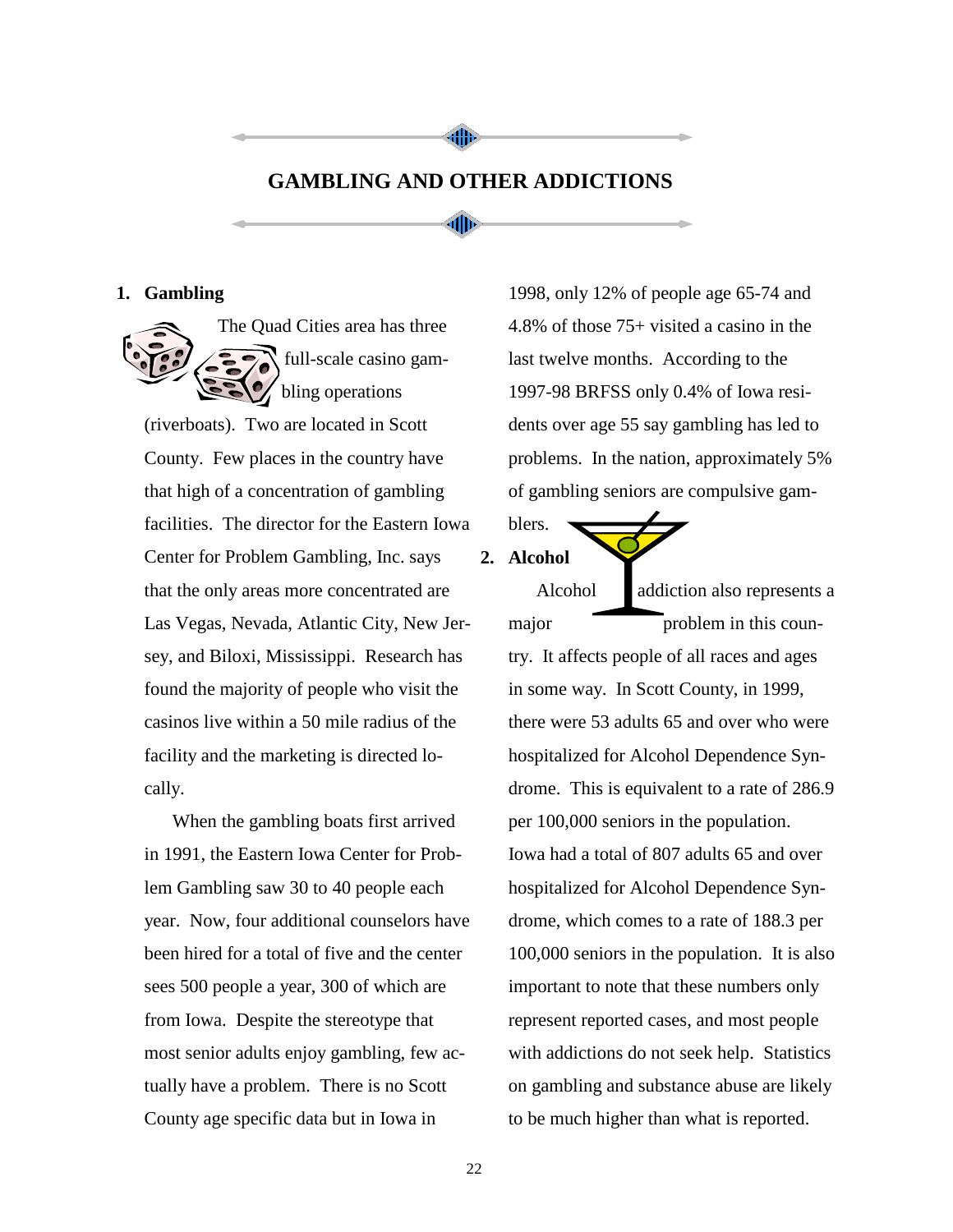### **EDUCATION**

dlle

业

The educational opportunities for the elderly within Scott County are varied. Several different levels of educational resources are available. Scott County's two universities and four college/technical schools offer structured adult education ranging from special interest workshops to post secondary school course work. Local church, civic, and health organizations also provide informal educational material and meetings.

A variety of community organizations provide the greatest amount of educational opportunities for senior adults in Scott County. The Great River Bend Area Agency on Aging works with the community and government organizations to administer a wide range of education to adults over 60 years of age. The Agency provides educational materials and workshops regarding legal issues, health insurance, medication, job opportunities, nutrition, legislation, volunteer programs and available community services. The Center for Active Seniors (CASI) provides health care education and counseling to Scott County residents who are 55 years of age or older. The Davenport Community School District offers community education programs in computers, language, dance, finance, art, exercise, disease and health. Medical facilities such as Genesis Medical Center and Trinity Medical Center offer periodic educational sessions on disease processes as well as health improvement and maintenance.

Educational opportunities for senior adults in Scott County can be difficult to locate. The best ways to find out are through advertisement and printed materials, or calling the schools or agencies. There is little financial assistance and limited class location so some senior adults in rural communities may not have as much access.

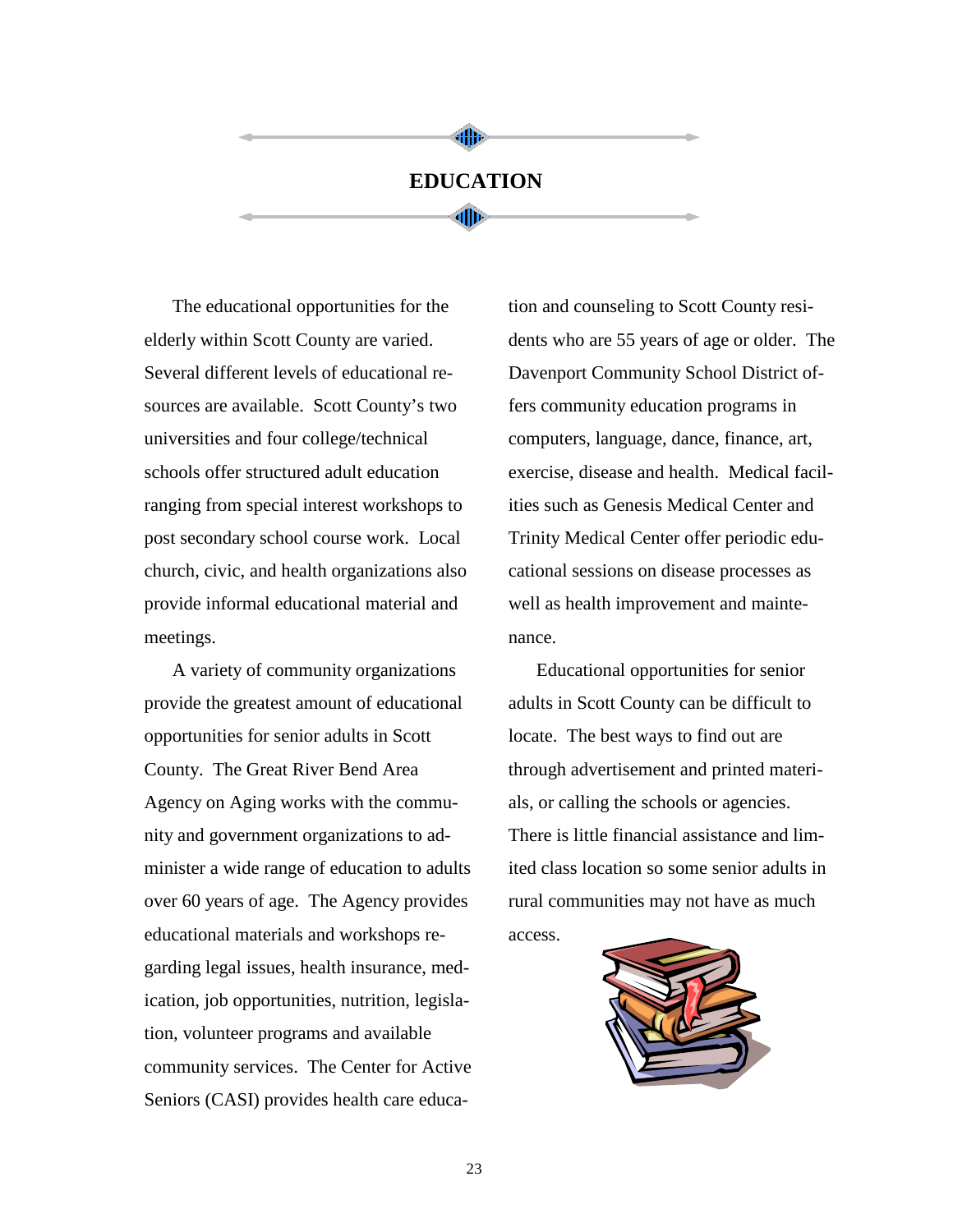### **RECREATION**

dlle

dlle



There are plenty of recreational opportunities and facilities available to all Scott County

residents. Many of these recreational activ-

ities afford senior citizens discounts. Some of the area golf courses and cinemas offer a



reduced rate to those over age 65. The senior population in Scott County does have some specific recreational opportunities available through the Plus 60 Club and CASI. The Plus 60 club has year round activities for its members that provide a social setting for seniors to interact. They



have overseas travel opportunities, multiday trips, local day trips, along with seminars and classes at local colleges. The Center for Ac-

tive Seniors Inc. (CASI) provides adult day care services, day trips, transportation, exercise programs, some meals, and an opportunity to develop personal relationships

with others. Both the Plus 60 Club and CASI require fees for membership.

The Area Agency on Aging also has recreational opportunities for seniors who use their services. These are not structured activities. They range from playing bingo and cards to doing arts and crafts. It depends on what the group of people would like to do.

The Scott County YMCA has many opportunities for physical activity for area residents. There are several aquatic fitness courses designed to help arthritis patients. There are also a variety of other activities to improve physical fitness.

Many recreational opportunities are not readily advertised and it is often necessary to call local organizations and ask about available services.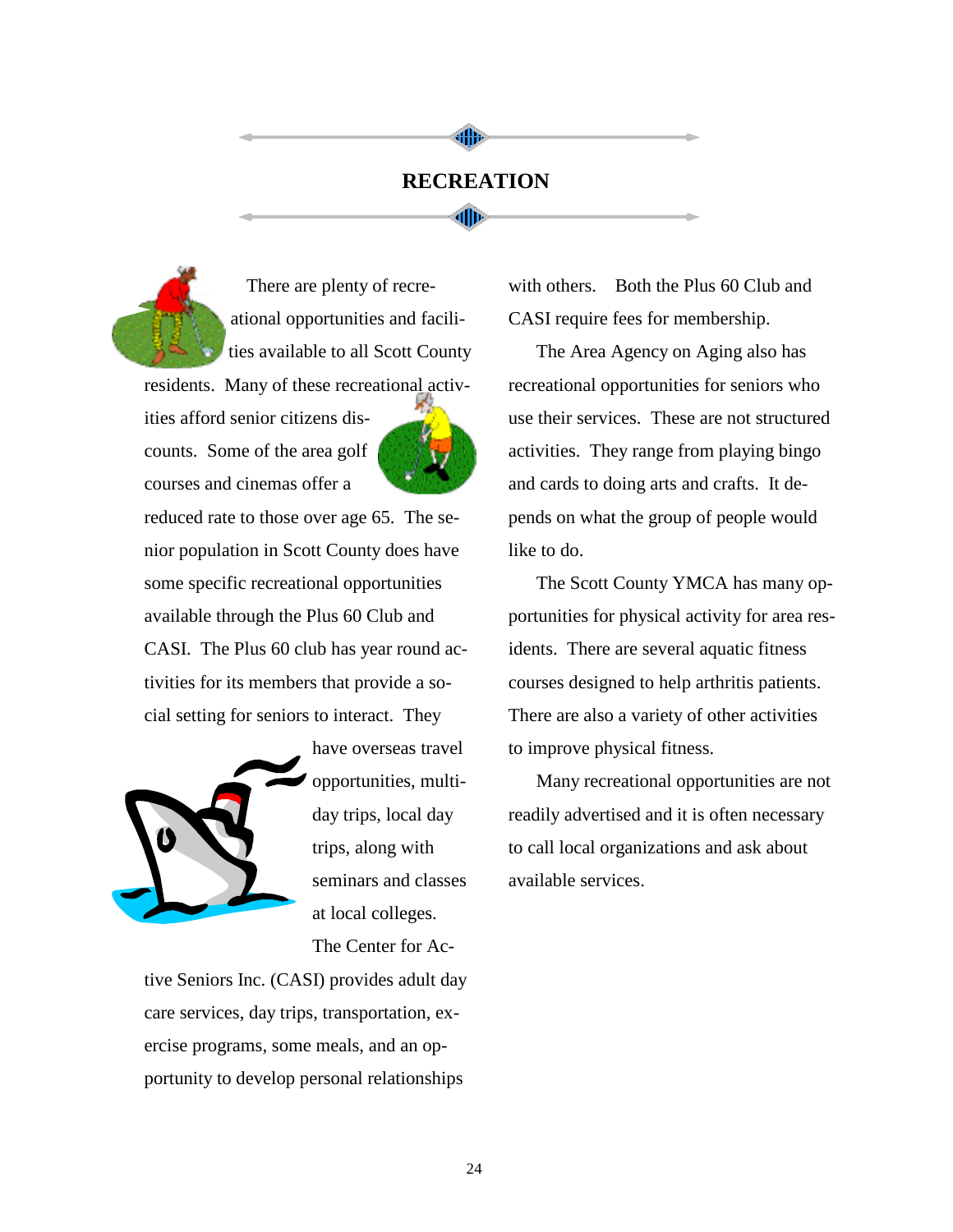# **WORKS CITED**

#### Book Sources

- Green, L.H., Cox, D.F., Langwell, K.M. (1999). Medicare State Profiles: State and Regional Data on Medicare and the Population it Serves. Washington, D.C.: Barents Group.
- Federal Interagency Forum on Aging-Related Statistics. (2000). Older Americans 2000: Key Indicators of Well-Being. Washington, D.C.: Federal Government Printing Office.
- Iowa State University, Iowa's Counties. 1997, 1998, 1999, & 20000 Editions. Ames, Iowa (1997).
- Iowa Department of Public Health and State Center for Health Statistics. (1997-98). Behavioral Risk Factor Surveillance System. Des Moines, IA: Iowa Government Printing Office.
- Iowa Department of Public Health and State Center for Health Statistics. (1997-98). Behavioral Risk Factor Surveillance System: County Synthetic Estimates. Des Moines, IA: Iowa Government Printing Office.
- Iowa Department of Public Health and State Center for Health Statistics. (1998). Health Care System Highlights. Des Moines, IA: Iowa Government Printing Office.
- Iowa Department of Public Safety. (1999). Crime and Victim Statistics. Des Moines, IA: Iowa Government Printing Office.

#### Web Sources

- Administration on Aging. Statistics on Older People. [On-line] Available World Wide Web: http://www.aoa.dhhs.gov/aoa/stats/statpage.html
- Centers for Disease Control and Prevention. (1998). [On-line] Available World Wide Web: http://www.cdc.gov/
- Council on Compulsive Gambling of New Jersey. [On-line] Available World Wide Web: http://www.800gambler.org/senior\_outreach.htm
- Main at Locust Pharmacy. (2000). Main Health Care Pharmacy. [On-line] Available World Wide Web: http://www.mainatlocust.com/longterm.html
- Medic EMS. (2000). Medic Transportation Services & Paramedic Ambulance Services. [On-line] Available World Wide Web: http://www.medicems.com